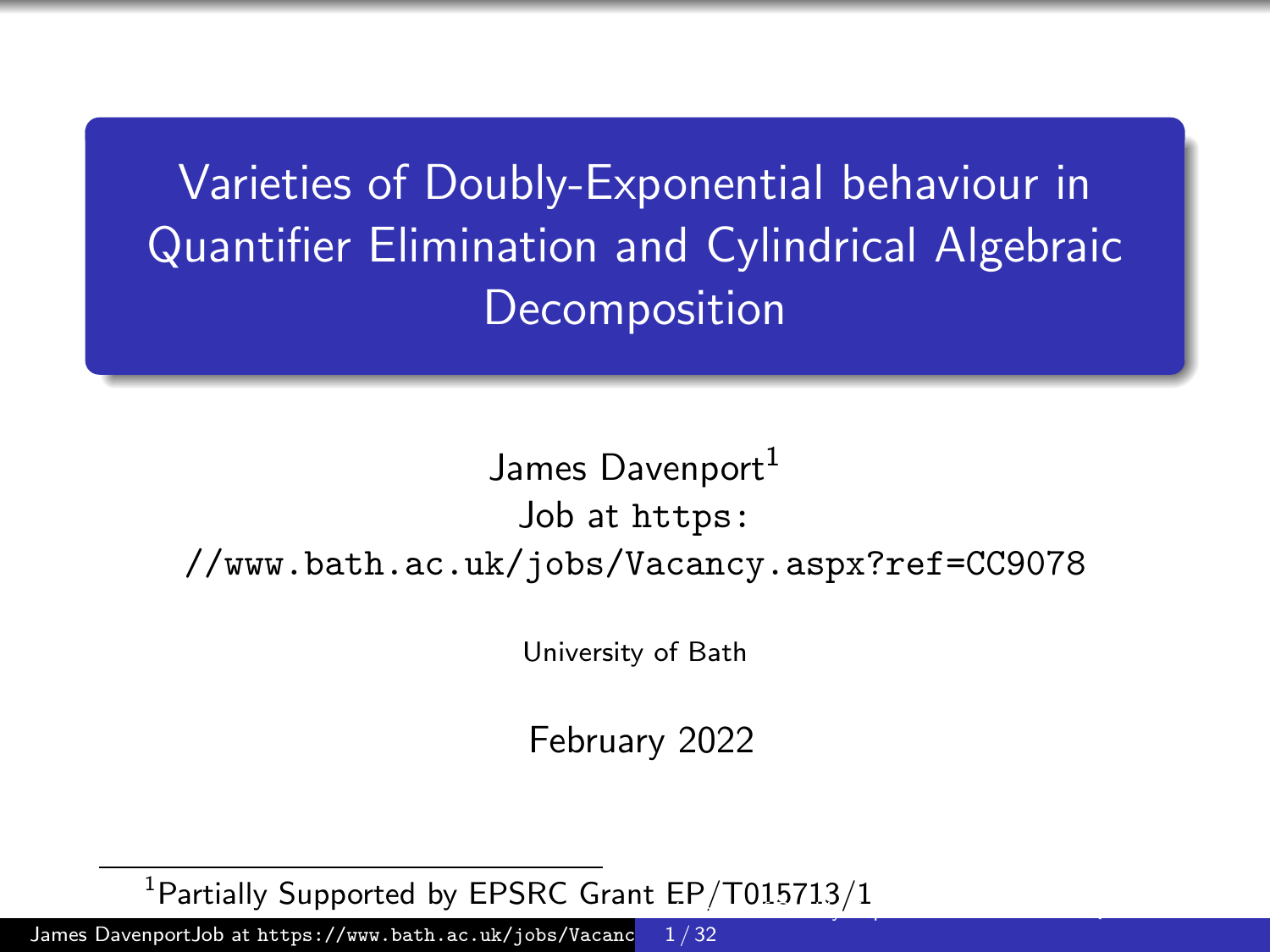- **1** Introduction
- **2** Doubly Exponential?
- <sup>3</sup> Resultant-based projection
- 4 Chordality
- **6** Equational Constraints
- **6** Virtual Term Substitution
- <sup>7</sup> Comprehensive Gröbner Bases
- **8** Regular Chains
- <sup>9</sup> Summary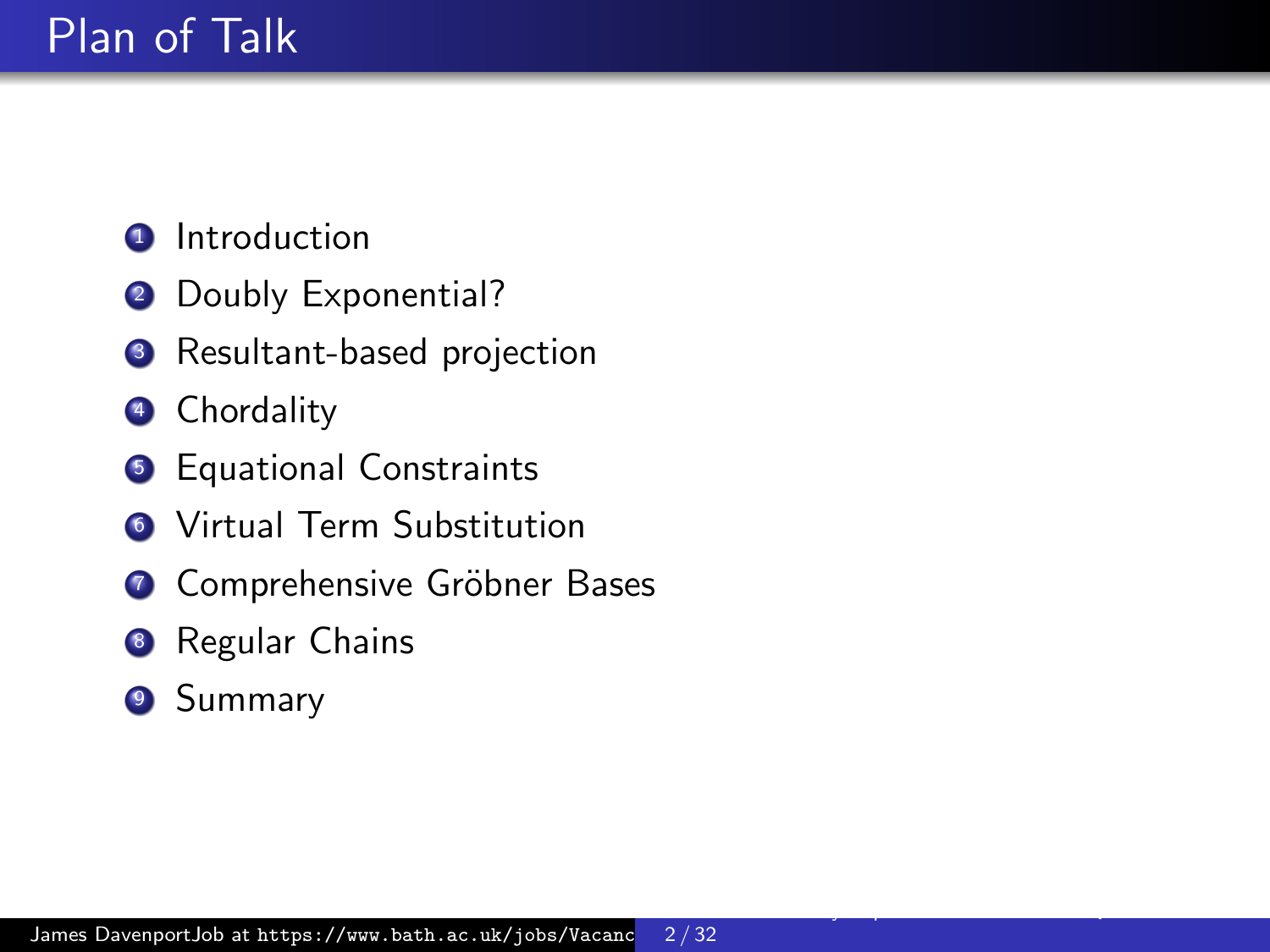## **Notation**

- $d$  The maximum degree (in each variable separately) of the input polynomials.
- l The maximum bit-length of the integer coefficients
- $m$  The number of (distinct) polynomials.
- $n$  The number of variables.
- a The number of alternations of quantifiers.  $a \leq n-1$ .
- The number of equational constraints.
- This is the standard theory setting. Real problems tend to involve rational functions, and rational, or even algebraic, numbers.

[Varieties of Doubly-Exponential behaviour in Quantifier Elimination and Cylindrical Algebraic Decomposition](#page-0-0)

 $(M, D)$  At most M sets, each of combined degree  $\leq D$  [\[McC84\]](#page-28-0).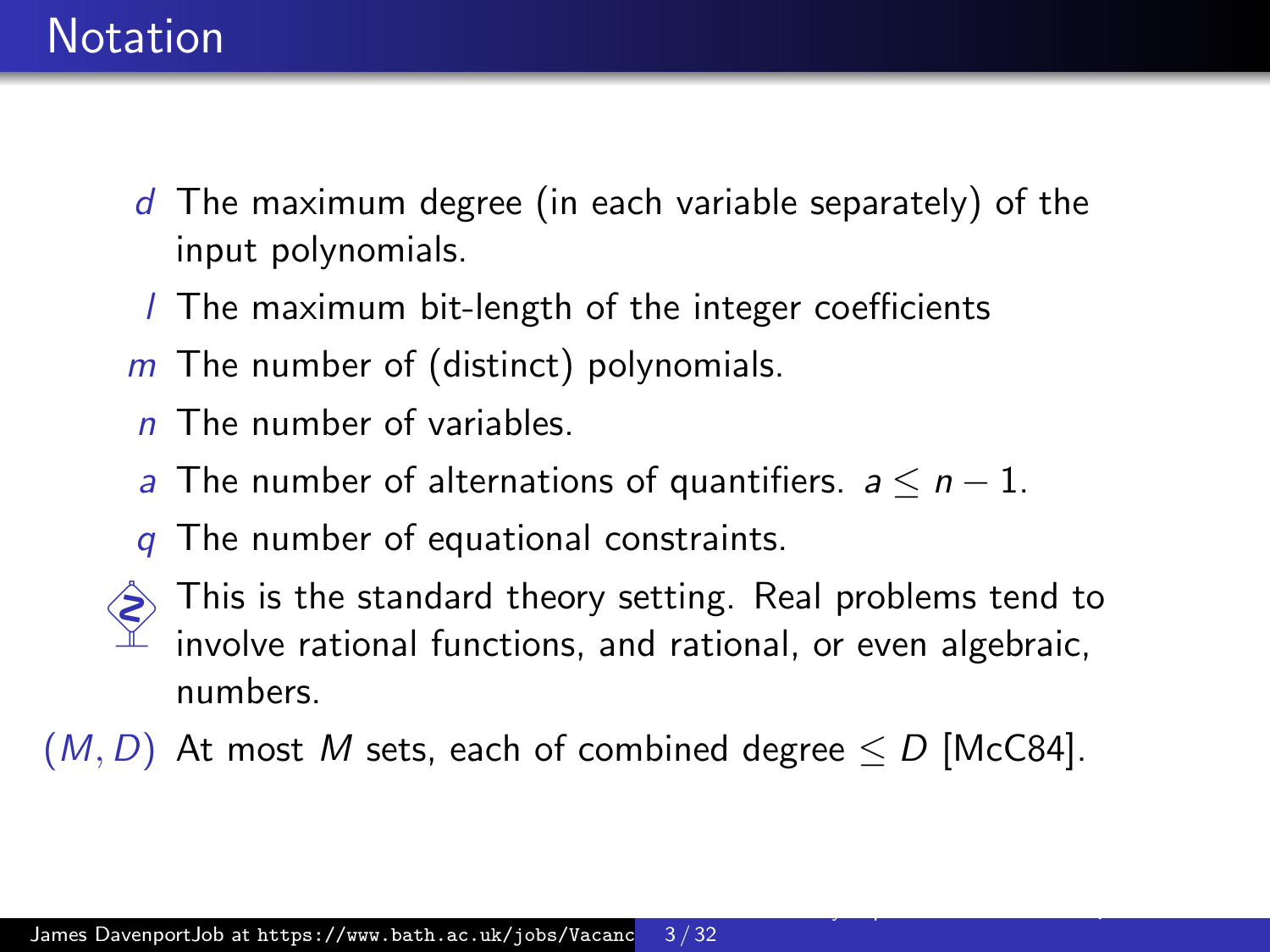# Doubly Exponential?

The complexity of  $QE$  (and hence  $CAD$ ) is doubly exponential in  $n$ , more precisely  $d^{2^{e_d}} m^{2^{e_m}}$  where  $e_d$  and  $e_m$  depend non-trivially on  $n$ (or on  $a$ ).

$$
[\text{Col75}] \ \ e_m \leq n + O(1); \ e_d \leq \log_2 3n + O(1).
$$

- [\[McC84\]](#page-28-0) Both bounded by  $n + O(1)$ , conditional on no (awkward) nullification.
	- [\[Laz94\]](#page-26-0) (justified by [\[MPP19\]](#page-28-1))  $n + O(1)$  unconditionally.
	- [\[DH88\]](#page-23-1) both  $e_d$  and  $e_m$  were at least  $n/5 + O(1)$ , with a being  $\Theta(n)$ (in fact  $2n/5 + O(1)$ )
	- [\[BD07\]](#page-20-0) (again with a being  $\Theta(n)$ , this time  $2n/3 + O(1)$ ) that  $e_m$  was at least  $n/3 + O(1)$ , even if  $d = 1$ .
	- [\[BD07\]](#page-20-0)  $e_m$  was at least  $n/3 + O(1)$ , even if  $d = 1$  (again with a being  $\Theta(n)$ , this time  $2n/3 + O(1)$ ).

Numerous heuristics [\[HEW](#page-26-1)+19, e.g.], generally based on degrees of polynomials, for choosing order of elimination etc..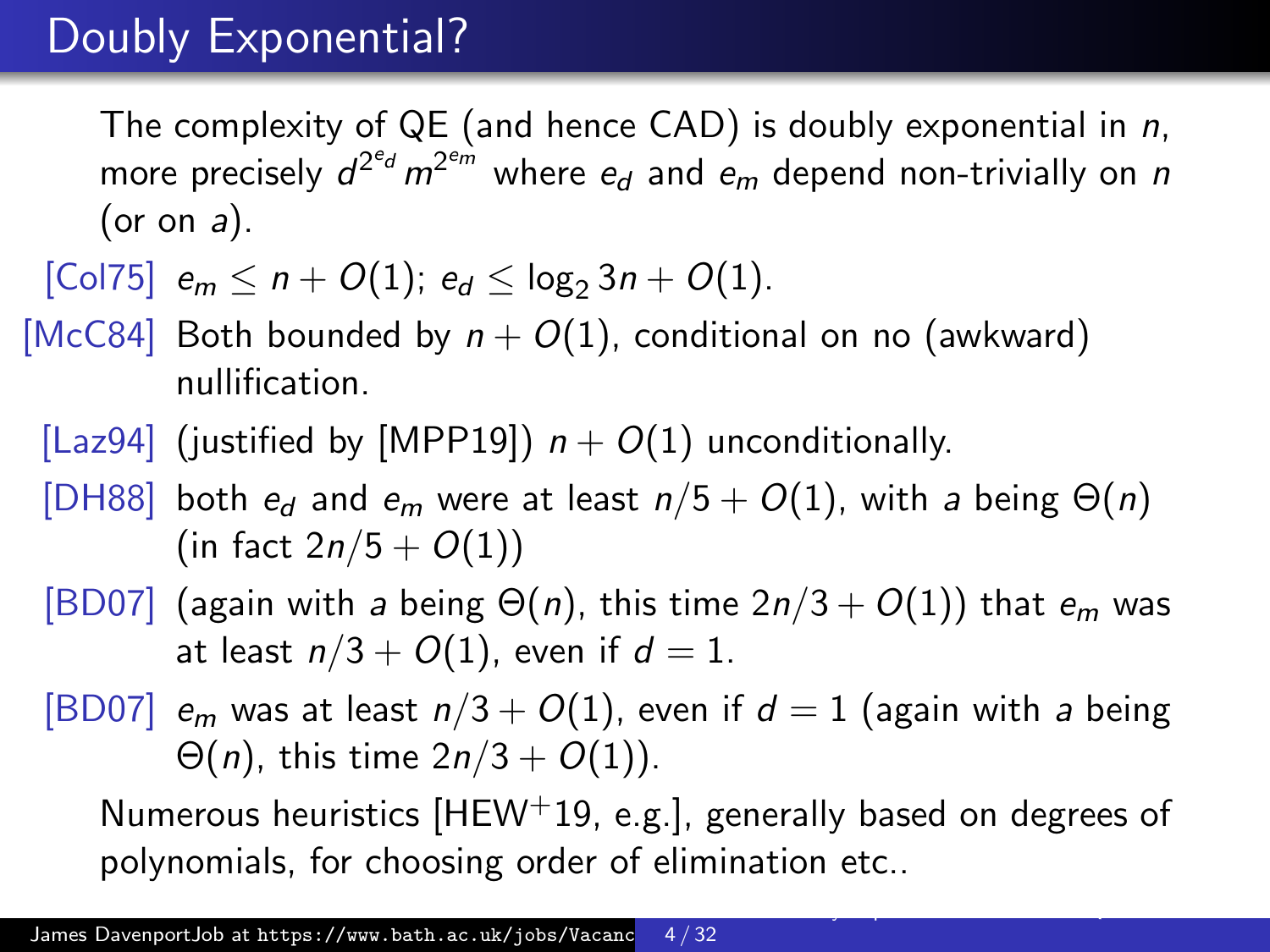Instead of considering degrees of the polynomials in  $F$ , consider the graph  $\mathcal{G}(F)$  on  $\{x_1,\ldots,x_n\}$  with an edge betwen  $(x_i,x_j)$  iff there is a polynomial in  $F$  containing both  $x_i$  and  $x_j$ . Connectedness?

- Gröbner If  $\mathcal{G}(F)$  is not connected, the problems are independent, and [\[Buc79,](#page-21-0) Criterion 1] will treat them as such.
	- CAD Essentially independent, but this is hard to describe: we have "the outer product" of the two (or more) CADs. We definitely need to project one component at a time.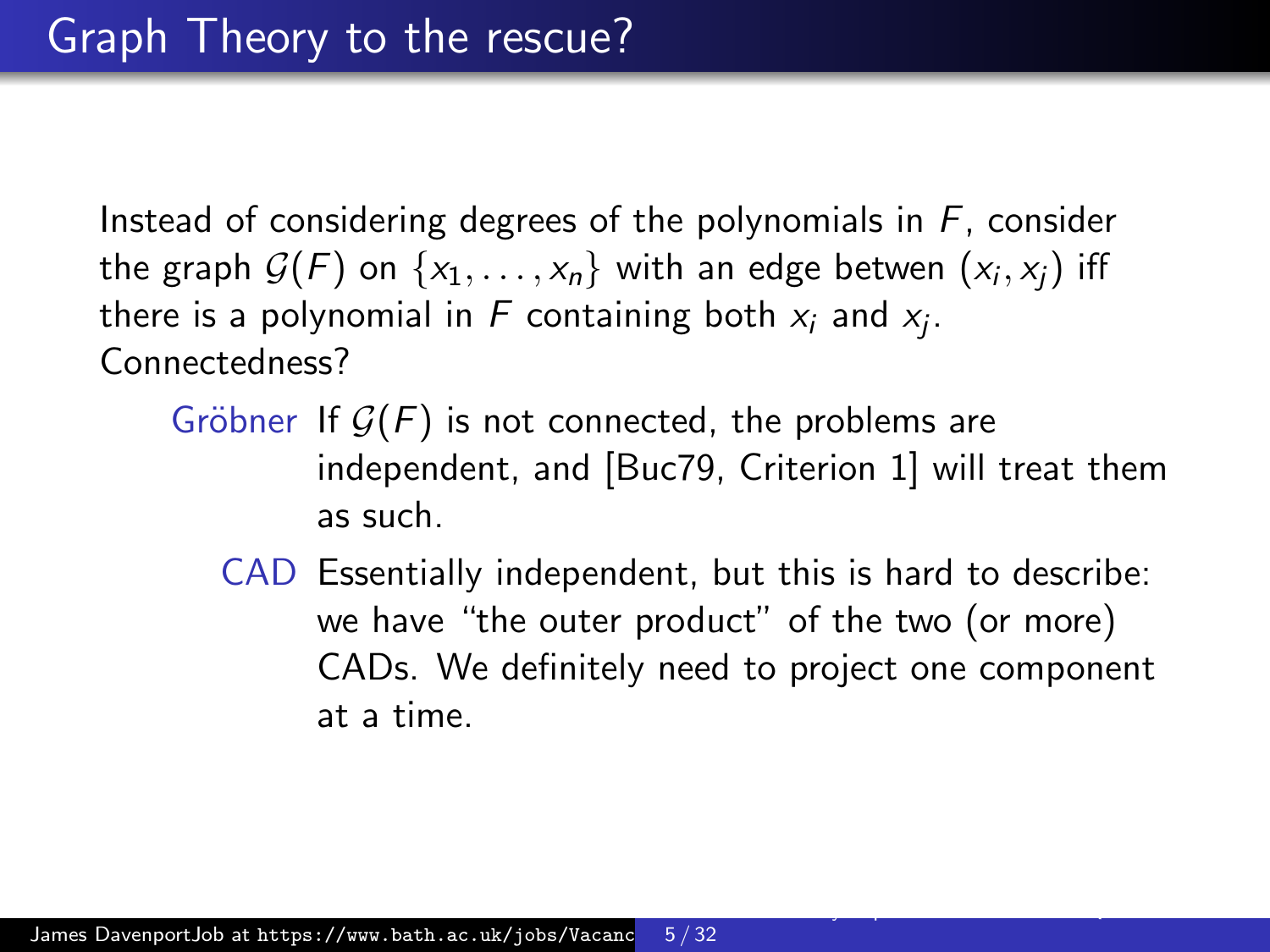A graph G is chordal if every every  $>$  3-cycle has a chord. Equivalently, every induced cycle has length 3. Every graph  $G$  has a chordal completion  $\overline{G}$ .

Minimum chordal completion is NP-complete [\[Yan81\]](#page-31-1), but that doesn't really worry me.

If this is the complete graph, then graph theory doesn't seem to help us: the exciting case is when  $\overline{G}$  is smaller.

An ordering  $\succ$  on the vertices  $x_1, \ldots, x_n$  is a perfect elimination *ordering* if  $\forall i$   $x_i$  and its neighbours  $x_j$  :  $x_j \prec x_i$  form a clique. This, and chordality, can be found efficiently [\[RTL76\]](#page-29-0).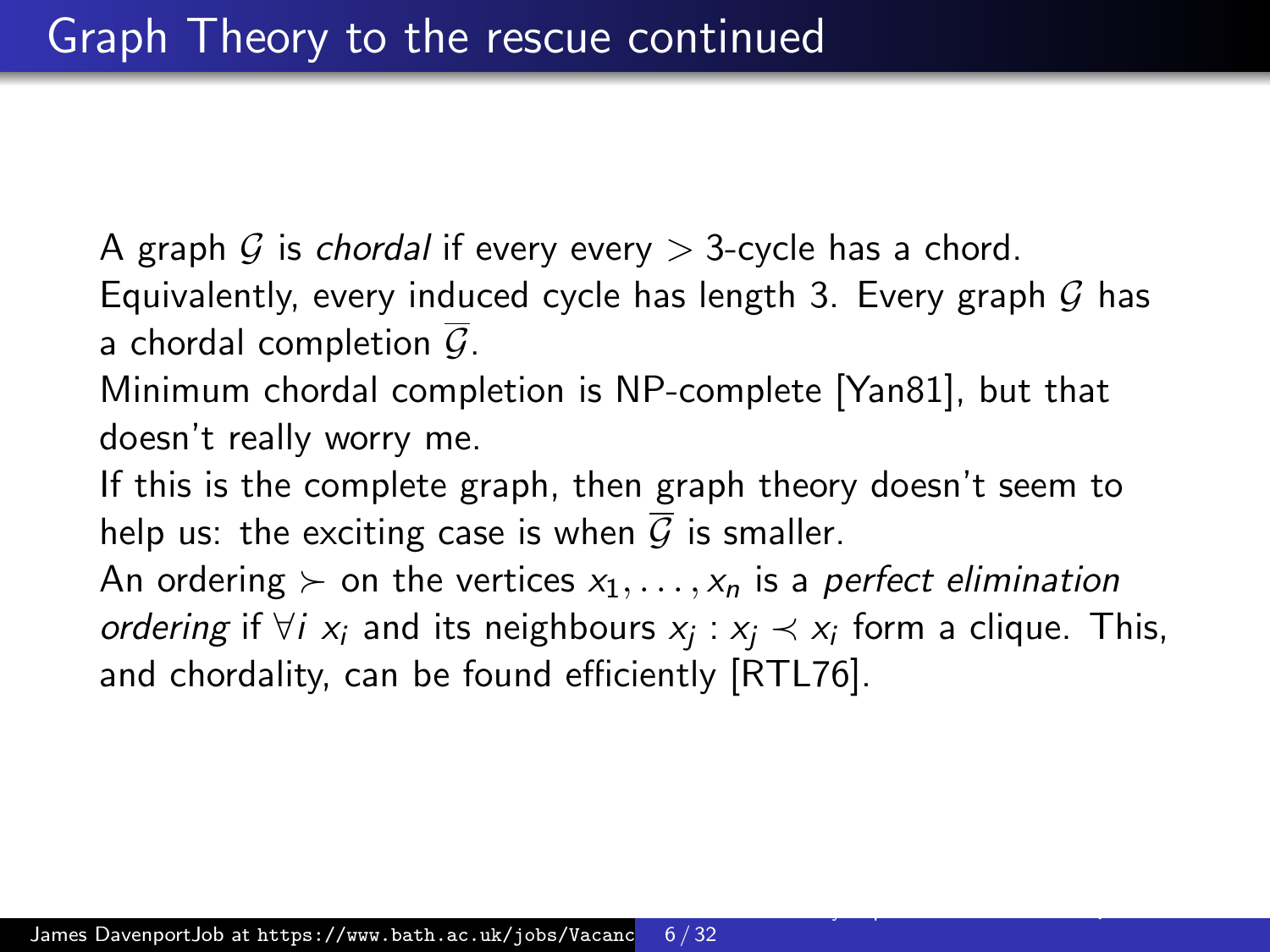Non-trivial chordality has been exploited.

Regular Chains [\[Che20\]](#page-21-1) shows how it can be exploited efficiently.

- Gröbner Bases [\[CP16\]](#page-23-2) consider "chordal elimination". The challenge here is that an S-polynomial can introduce new edges in  $\mathcal{G}$ .
	- CAD [\[LXZZ21\]](#page-27-0) consider chordality here, ordering  $x_i$  in a perfect elimination ordering.
	- Here  $e_d$  (and I think  $e_m$ ) becomes the "tree depth"  $\leq n$ , assuming that these paths are compatible with any quantifier structure.

[Varieties of Doubly-Exponential behaviour in Quantifier Elimination and Cylindrical Algebraic Decomposition](#page-0-0)

What we currently lack is any view of how common in practice these non-trivial chordal structures are.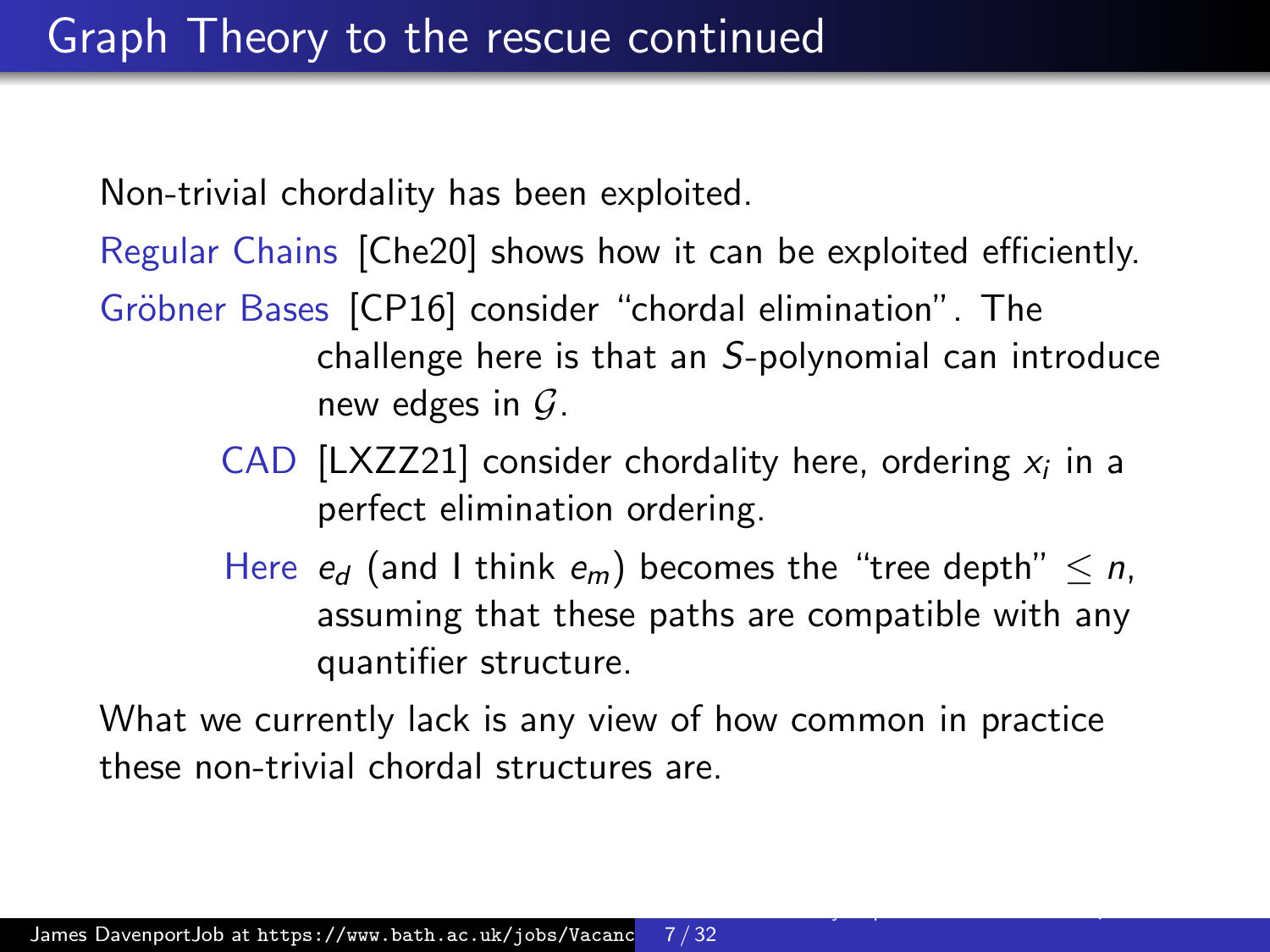## Equational Constraints and  $e_m$

Any CAD algorithm based on iterated resultants is bound to have  $e_m = n + O(1)$  in the worst case, because this is how the number of polynomials grows as we take iterated resultants and discriminants: from *m* to  $\frac{m(m+1)}{2}$  as we eliminate one variable. Starting with [\[McC99\]](#page-28-2), we explore how, in constructing a CAD to do QE for  $f(\mathbf{x}) = 0 \wedge \Phi(g_i(\mathbf{x}))$ , i.e. a CAD of  $f(\mathbf{x}) = 0$  rather than the whole of  $\mathbb{R}^n$ , it may not be necessary to consider  $\operatorname{res}_\mathsf{x}(g_i,g_j)$ , but merely the  $res_x(f, g_i)$ . Geometrically, we do not care how  $g_i$ and  $\mathcal{g}_j$  interact off the variety, and algebraically we have rules for commuting resultants/discriminants.

If applicable (these ideas were developed for the McCallum projection, i.e. no nullification, and adapting to Lazard is challenging [\[Nai21\]](#page-29-1)), these reduce  $e_m$  from  $n + O(1)$  to  $n - q + O(1)$ .

There's a snag if  $\operatorname{res}(f_i,f_j)$  (the derived equational constraint in fewer variables) has non-trivial content, which corresponds to  $\vee$  back to QE?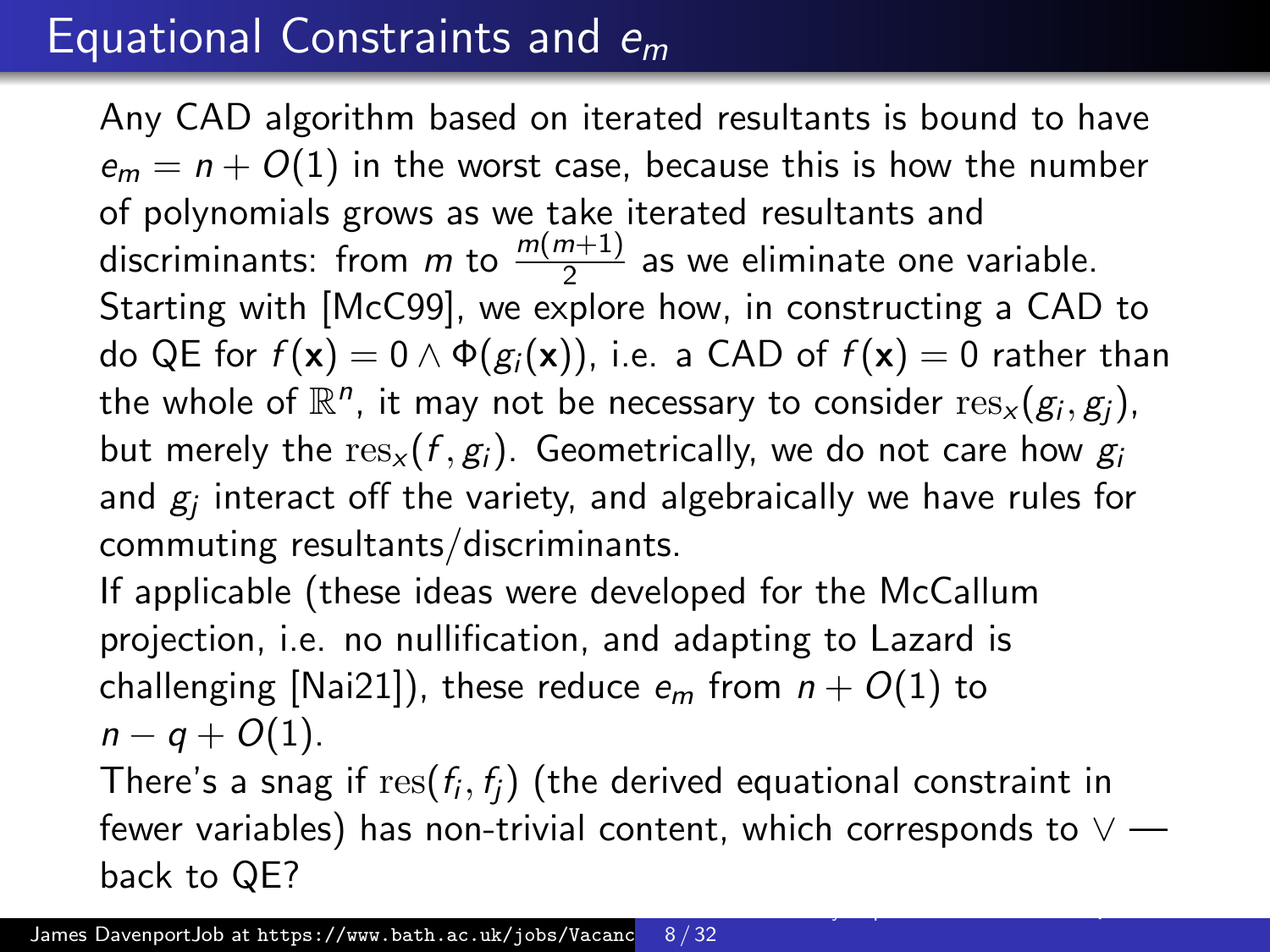Any CAD algorithm based on iterated resultants is bound to have  $e_d = n + O(1)$  in the worst case, because this is how resultant degrees grow.

If  $f,g,h$  have degree d, then  ${\rm res}_\mathsf{x}(f,g)$  has degree  $2d^2$  and  $P_z := \operatorname{res}_{\mathsf{y}}(\operatorname{res}_{\mathsf{x}}(f,g),\operatorname{res}_{\mathsf{x}}(f,h))$  has degree  $8d^4.$  This despite the fact that Bézout says there are  $O(d^3)$  common zeroes.  $P(z)$  has as roots, not just the z-coordinates of common zeros  ${z : \exists y \exists x f(x, y, z) = g(x, y, z) = h(x, y, z)}$ , but also  ${z : \exists y (\exists x_1 f(x_1, y, z) = g(x_1, y, z) \land \exists x_2 f(x_2, y, z) = h(x_2, y, z))}$ — spurious zeroes.

[\[BM09\]](#page-21-2) show that there is a suitable multivariate resultant which has the "right" degree.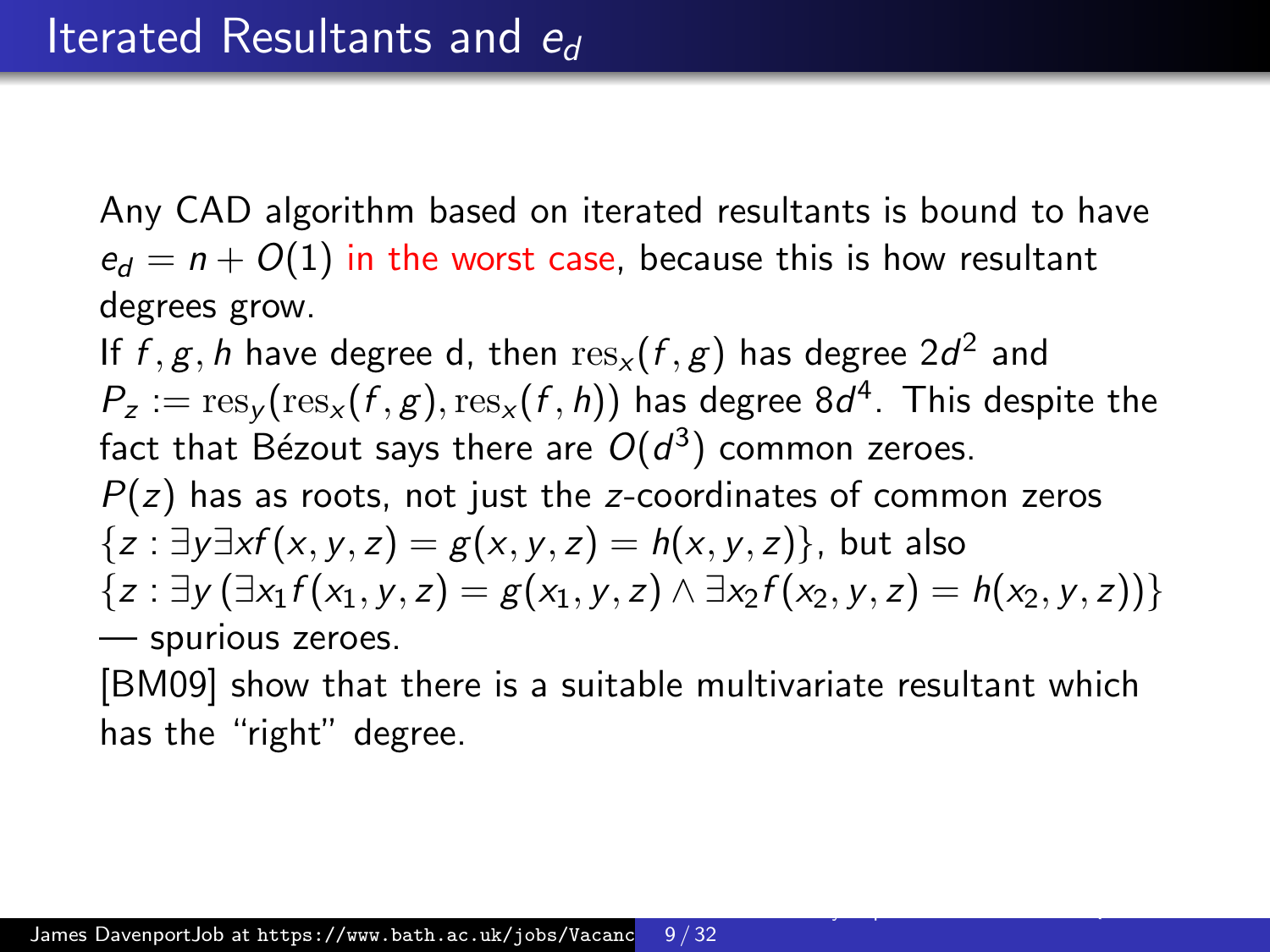We have seen that equational constraints can reduce  $e_m$ . But they can also reduce  $e_d$  as well.

[\[ED16,](#page-25-0) [DE16,](#page-23-3) [EBD20\]](#page-24-0) consider the use of either multivariate resultants [\[BM09\]](#page-21-2) or Gröbner bases, and show that, under generic assumptions, this will also reduce  $e_d$  to  $n - q + o(1)$ . We need the "generic assumptions", as there are issues when the resultants (or Gröbner basis elements) are not primitive [\[DE16\]](#page-23-3). Nevertheless, all these techniques bring substantial improvements in practice.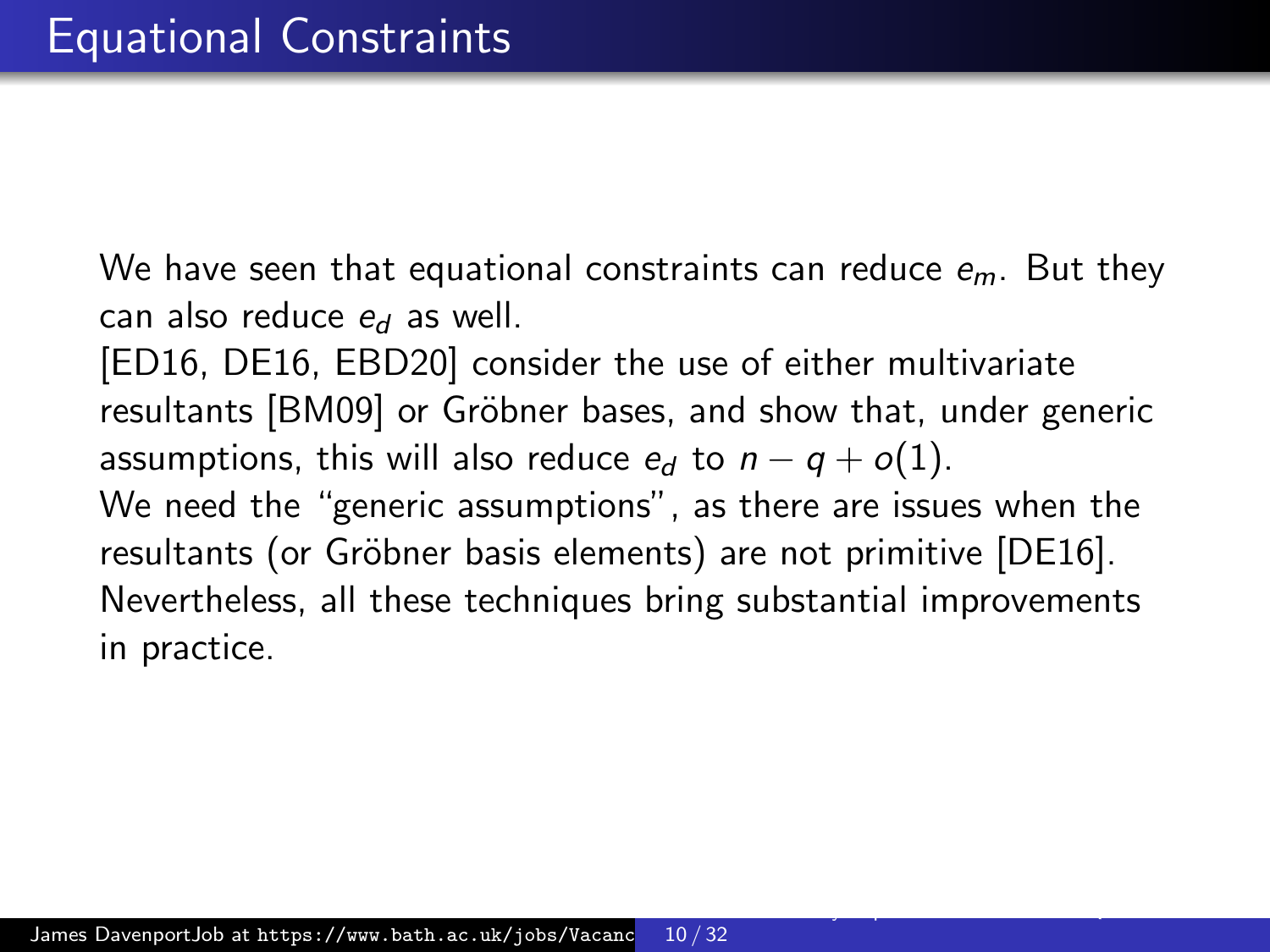# VTS=Virtual Term Substitution, [\[Wei88\]](#page-30-0) for linear

Here  $\cdots Q_n y_n \Phi(y_1, \ldots, y_n)$  in which  $y_n$  occurs linearly can be replaced by  $\cdots \hat{\Phi}(y_1, \ldots, y_{n-1})$ . This was extended in [\[Wei94,](#page-30-1) [Wei97\]](#page-30-2) to the quadratic case and beyond, with details of the cubic case being in [Koš16]. An extension to unbounded degree is given in [\[LPJ14\]](#page-27-1).

A crude description would be "substituting in the critical values and their neighbours", but the details are more subtle, hence Weispfenning's concept of virtual term substitution.

In particular, if  $y_n$  occurs quadratically, with corresponding critical values  $y_n = \frac{1}{2i}$  $rac{1}{2a}$   $\left(-b\pm\right)$ √  $\overline{b^2-4ac}$ ), there might be 0, 1 or 2 critical values, and we also need to worry about the case  $a = 0$ : hence VTS has substitutions with guards, and the result of eliminating an ∃ quantifier, and hence a block of ∃, is a disjunction, often large. However, VTS treats  $\forall$  as  $\neg_1 \exists \neg_2$ , so  $\neg_2$  turns the disjunction into a conjunction, processing the ∃ builds a further disjunction on top of this, which  $\neg_1$  turns back into a conjunction. Each could have exponential blowup, so a  $\geq 2^{2^a}$  behaviour for  $e_m$ .

[Varieties of Doubly-Exponential behaviour in Quantifier Elimination and Cylindrical Algebraic Decomposition](#page-0-0)

James DavenportJob at https://www.bath.ac.uk/jobs/Vacanc 11 / 32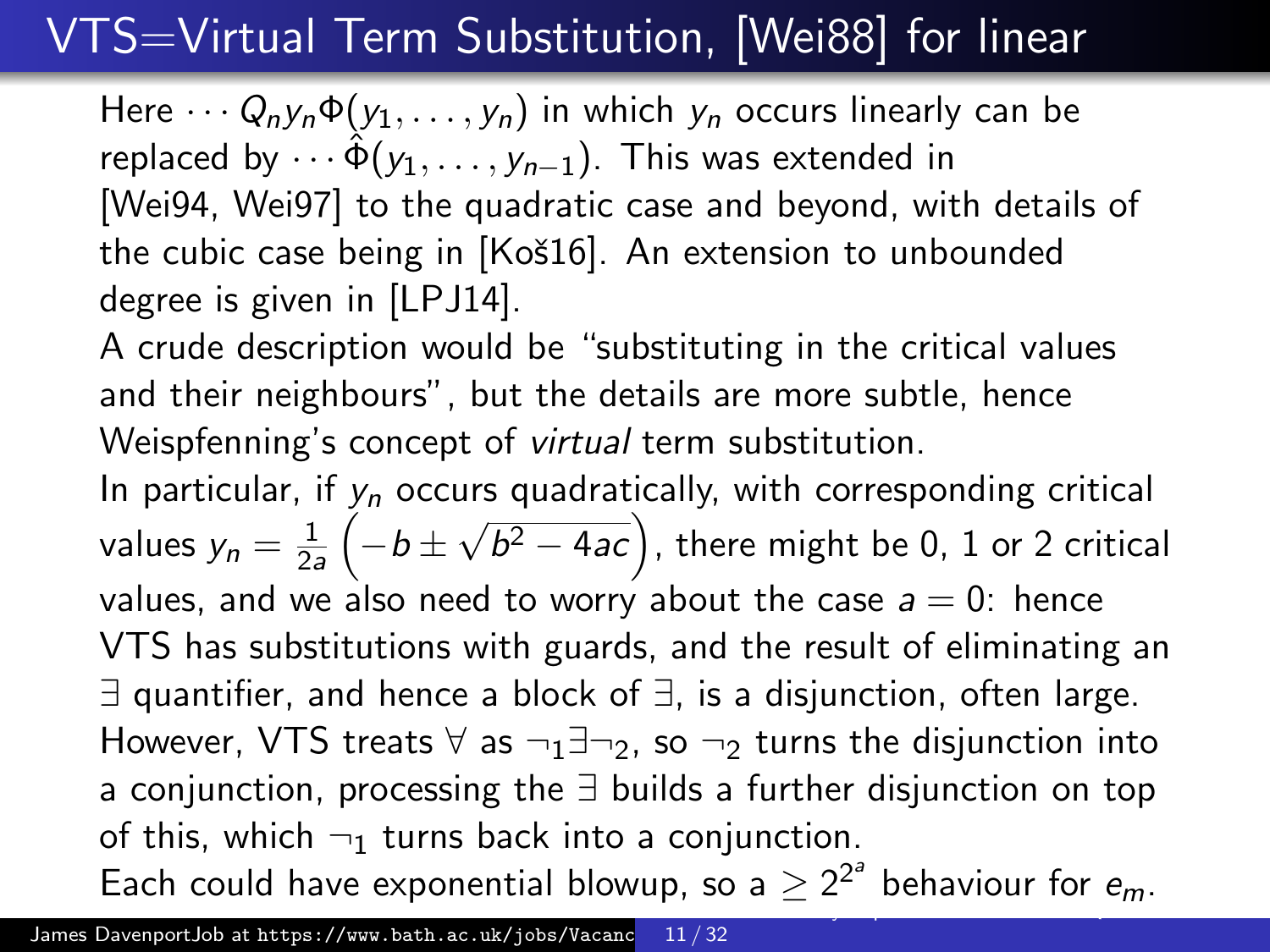# CGB=Comprehensive Gröbner Bases (I) [\[Wei98,](#page-30-3) [FIS15\]](#page-25-1)

The key idea is this. We consider an "innermost block" in this form:

$$
\exists \overline{x} \left( \begin{array}{c} f_1(\overline{y}, \overline{x}) = 0 \wedge \cdots f_r(\overline{y}, \overline{x}) = 0 \wedge \\ p_1(\overline{y}, \overline{x}) > 0 \wedge \cdots p_s(\overline{y}, \overline{x}) > 0 \wedge \\ q_1(\overline{y}, \overline{x}) \neq 0 \wedge \cdots q_t(\overline{y}, \overline{x}) \neq 0 \end{array} \right)
$$

where  $\overline{y}$  represents the remaining variables, and  $f_i,p_j,q_k\in\mathbb{Q}[\overline{y},\overline{x}]\setminus\mathbb{Q}[\overline{y}].$  We introduce new variables  $\overline{z}$  and  $\overline{w},$ with  $\overline{z}, \overline{w} \succ \overline{x}$ , and consider the polynomials

$$
\{f_1,\ldots,f_r,\underbrace{z_1^2p_1-1,\ldots,z_s^2p_s-1}_{\text{forcing positive}},\underbrace{w_1q_1-1,\ldots,w_tq_t-1}_{\text{forcing nonzero}}\}.
$$

Let  $\mathcal{G}=(\mathcal{S}_i,\mathcal{G}_i)$  be a Comprehensive Gröbner System (with parameters  $\overline{\mathsf{y}}$ ) for this so that  $\overline{\mathsf{y}}$  space is partitioned by the  $\mathsf{S}_i$ . We claim each  $G_i$  will be  $\{f'_1, \ldots, f'_{r'}, u_1 z_1^2 - p'_1, \ldots, u_s z_s^2 - p'_s, v_1 w_1 - q'_1, \ldots, v_t w_t - q'_t\}.$ Our answer will be  $\bigvee_i \Psi_i(S_i,G_i)$ : next two slides explain  $\Psi_i$ .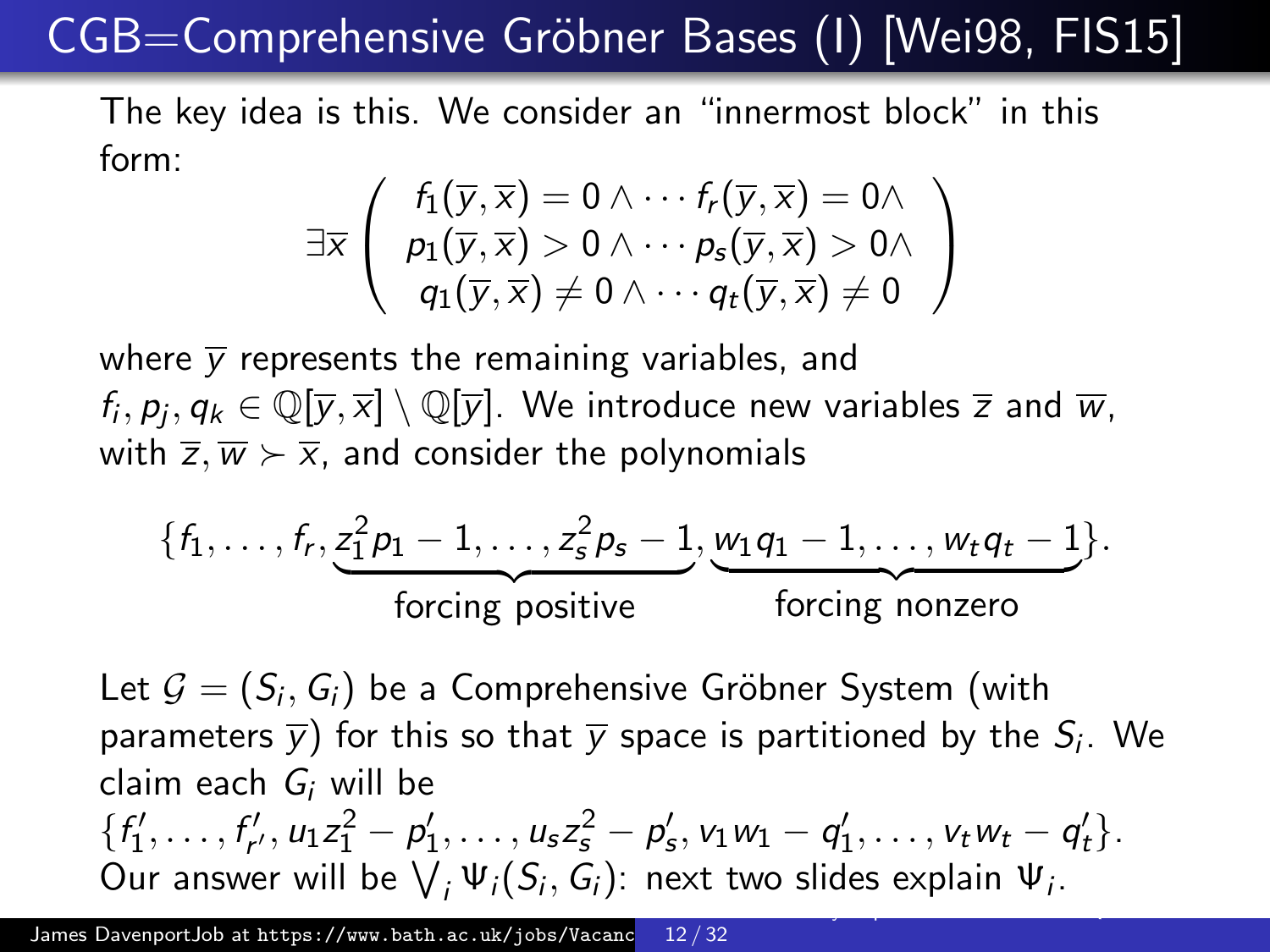If  $G_i = (1)$  then we return false. Otherwise recall  $G_i = \{f'_1, \ldots, f'_{r'}, u_1 z_1^2 - p'_1, \ldots, u_s z_s^2 - p'_s, v_1 w_1 - q'_1, \ldots, v_t w_t - q'_t\}.$ Let  $I = \langle f'_1, \ldots, f'_{r'} \rangle$ ,

$$
\chi(x) = \prod_{(e_1,\ldots,e_s) \in \{0,1\}^s} \chi'_{(p'_1/u_1)^{e_1},\cdots,(p'_s/u_s)^{e_s}}(x) = x^{2^sd} + \sum_{0}^{2^sd-1} a_i x^i.
$$

The answer is  $\Psi_i := \mathcal{F}(S_i) \wedge I_{2^s d}(a_i)$ .

JHD: at least that's my reconstruction. I can't see where the  $w_i$ (the  $\neq$  0) terms come in. Also, the subscript of  $\chi^I_{\dots}$ , the characteristic polynomial of  $M_{\dots}^I$ , is not a polynomial.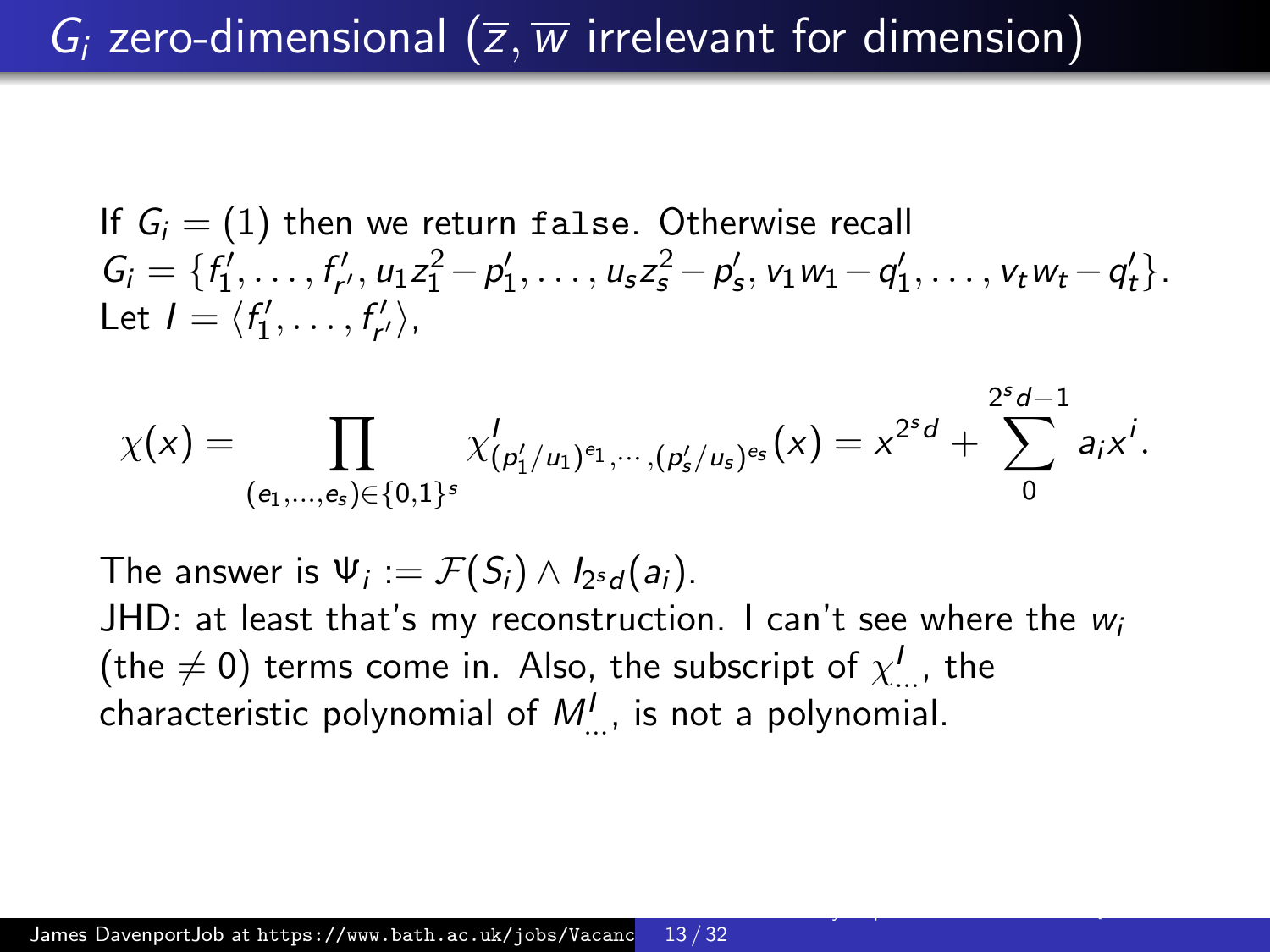# $\exists \phi: G_i > 0$ -dimensional  $(\overline{z}, \overline{w})$  irrelevant for dimension)

 $\overline{u}:=$  maximal independent variables  $(\overline{x},\mathsf{G}_i,\mathord{\succ})$ .  $(\mathsf{B})$ If  $\overline{u} = \overline{x}$  return SYNRAC( $\mathcal{F}(S) \wedge \exists \overline{x} \phi$ ) [\[Wei98\]](#page-30-3)  $\overline{\mathsf{x}}^\prime:=\overline{\mathsf{x}}\setminus\overline{u};\ \phi_1:=\mathtt{Free}(\phi,\overline{\mathsf{x}}^\prime);\ \phi_2:=\mathtt{NonFree}(\phi,\overline{\mathsf{x}}^\prime);$  $\varphi := \phi_1 \wedge \mathsf{Recursive}(\mathcal{S}_i, \exists \overline{x}' \phi_2)$  (1)[\(A\)](#page-14-1) JHD: I think this means  $\varphi$  now only contains  $\overline{u}$ -variables Let  $\varphi_1 \vee \cdots \vee \varphi_l$  be a disjunctive normal form of  $\varphi$ . [\(C\)](#page-14-2) for  $1 \leq j \leq l$  do  $\varphi^{(1)}_i$  $j^{(1)}:=\operatorname{Free}(\varphi,\overline{u});\;\varphi^{(2)}_j$  $j^{(2)}:=\mathtt{NonFree}(\varphi_j, \overline{u});$  $\psi_j := \varphi^{(1)}_j \wedge \mathsf{Recursive}( \mathcal{S}_i , \exists \overline{u} \phi^{(2)}_j )$  $j^{(2)}$ ) (2)[\(E\)](#page-14-3) Return  $\Psi := \mathcal{F}(S_i) \wedge (\psi_1 \vee \cdots \vee \psi_l)$ JHD: "Recurse" goes right back to the MainQE, note that call (1) has pushed the  $\overline{u}$ -variables into being parameters (I think) [\(D\)](#page-14-4). But somehow  $S_i$  gets lost in these recursions: I hope I've added it in the right place. Their Theorem 16 states that this does terminate  $-$  far from obvious  $(F)$ .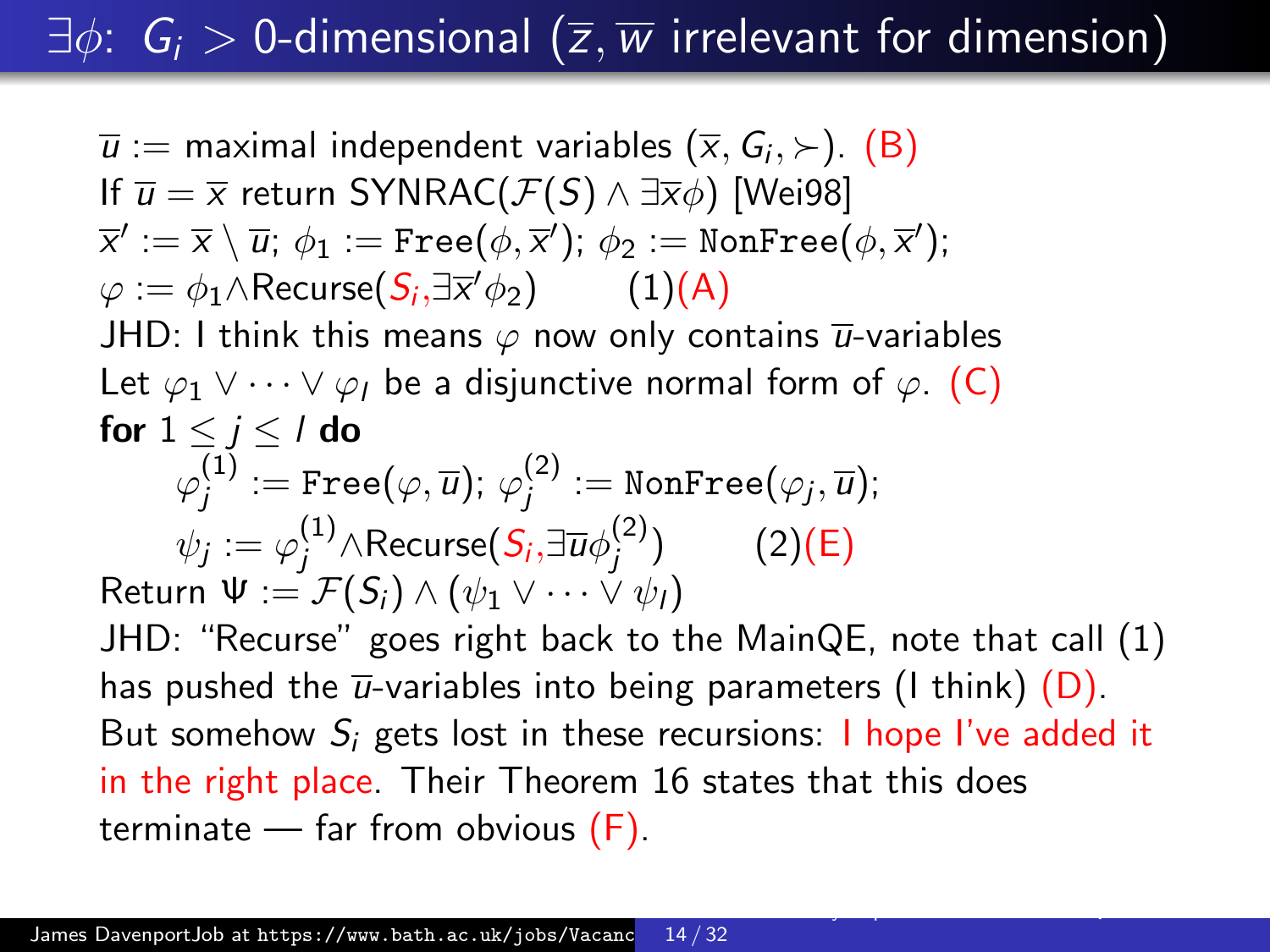# CGB=Comprehensive Gröbner Bases (IV) [\[Wei98,](#page-30-3) [FIS15\]](#page-25-1)

- <span id="page-14-1"></span><sup>A</sup> Recursing with S is, I think, my interpolation to make sense of the recursions we'll see later.  $S$  initially is  $\mathbb{R}^{\# \overline{\mathsf{y}}}$ .
- <span id="page-14-0"></span>**B** There's a lot of freedom here: MI?
- <span id="page-14-2"></span> $\bullet$  Note that our main recursion is on  $\phi$  in conjunctive normmal form (CNF), whereas here we convert to disjunctive normal form (DNF) and implicitly back at the end of the block. Since  $CNF \leftrightarrow DNF$  naïvely is exponential, this would provide an exponential blowup at each ∃/∀ boundary, similar to [\[DH88\]](#page-23-1).
- <span id="page-14-4"></span>**•** Therefore this recursion is on strictly fewer variables, since  $dim > 0$ .
- <span id="page-14-3"></span>**E** Therefore this recursion is on strictly fewer variables, since  $\overline{u} \neq \overline{x}$ .  $\varphi_i^{(1)}$  $j^{(1)}$  is free of  $\overline{u}$  by construction, and free of  $\overline{x}^{\prime}$  since it comes from  $\phi_1$ , so actually belongs in an outer block. We might ask why such things exist, but they could be generated by the recursion.
- <span id="page-14-5"></span>But the two previous notes are probably key. [Varieties of Doubly-Exponential behaviour in Quantifier Elimination and Cylindrical Algebraic Decomposition](#page-0-0)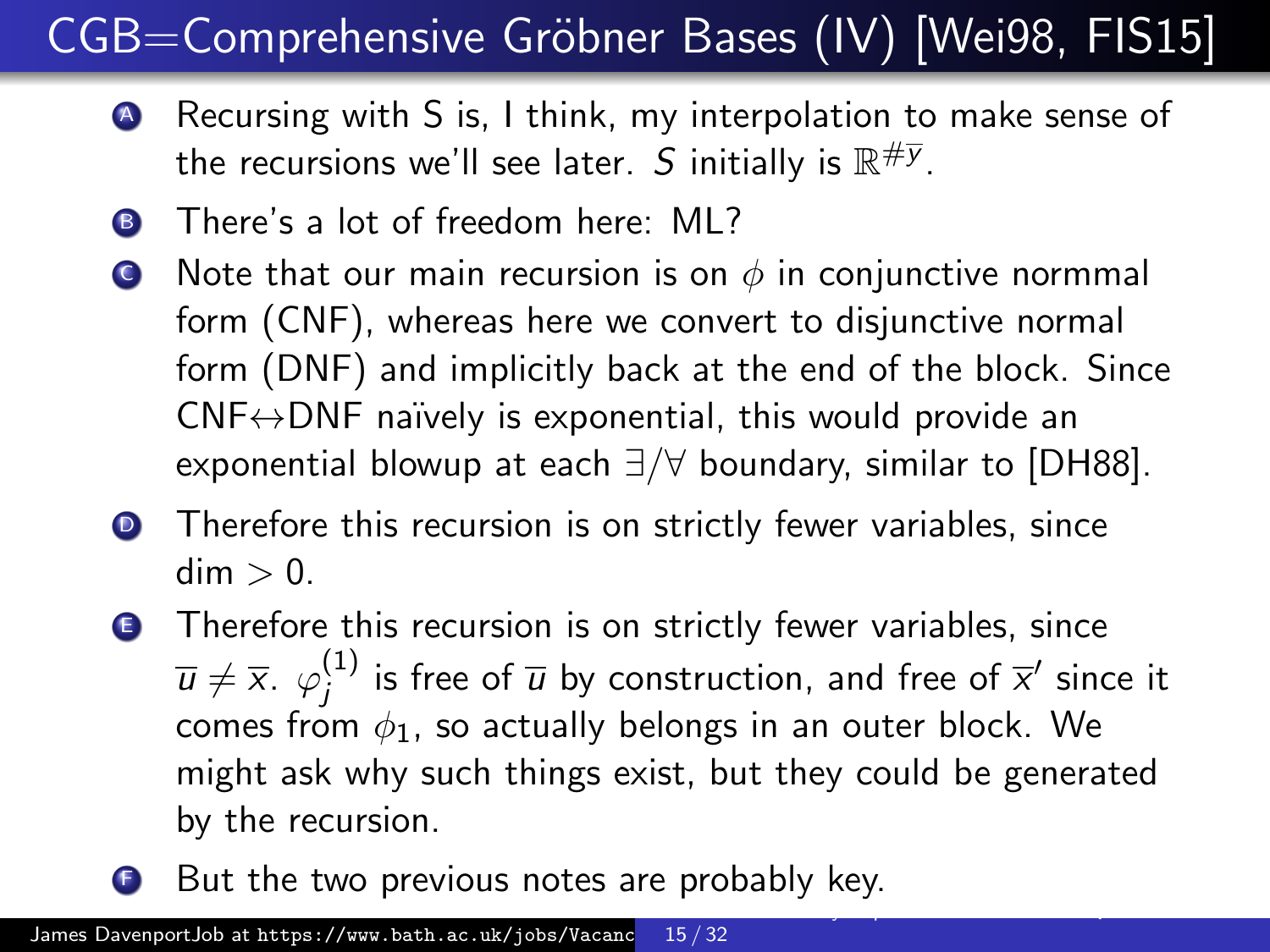I know no results on the complexity of Comprehensive Gröbner Bases.

Since we are doing Gröbner Bases, we might *hope for* singly exponential behaviour at each block, and hence  $e_d = O(a)$  rather than  $O(n)$ , but worst-case Gröbner bases can be doubly exponential [\[MR13\]](#page-29-2). If we get  $O(a)$  behaviour, though, this does not depend on having a lot of equational constraints. We are doing CNF/DNF conversions at each quantifier alternation, as with VTS, so this could be expected to give us  $e_m = O(a)$ rather than  $O(n)$ .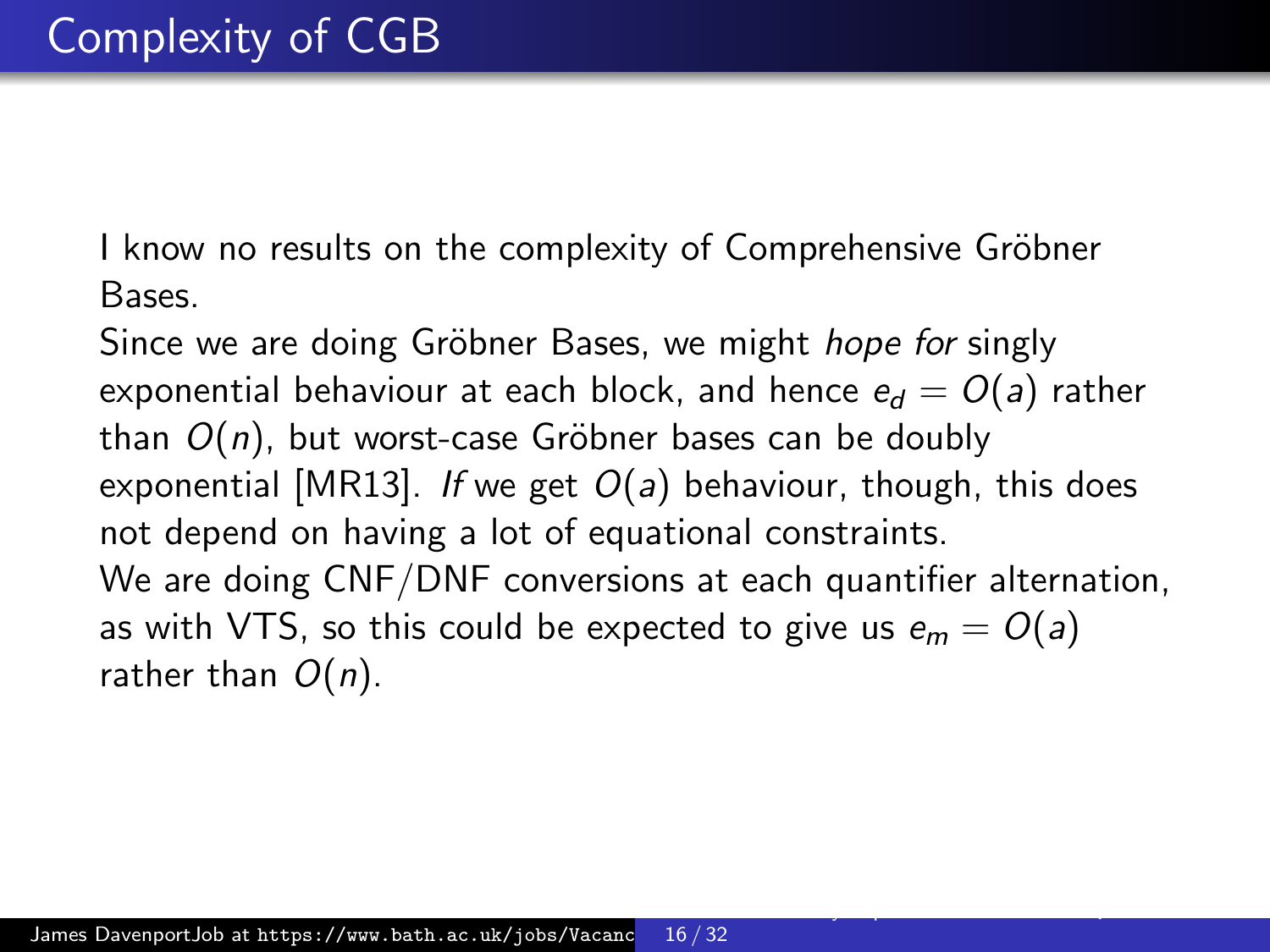Regular Chains/Triangular Decompositions are an alternative to Gröbner bases, and write the solution as a union of triangular sets. Very little is known about the complexity of Triangular Decompositions. I believe that the upper bounds for Gröbner bases [\[Dub90,](#page-24-1) etc.] still apply, but I haven't seen a formal proof. In the presence of equational constraints  $[BCD+14]$  $[BCD+14]$ , we should get the same improvement as Gröbner bases deliver. There is probably a relationship between the different triangular sets in a Triangular Decomposition and the sets  $\mathcal{S}_i$  in a Comprehensive Gröbner Basis, but again I don't know what this is.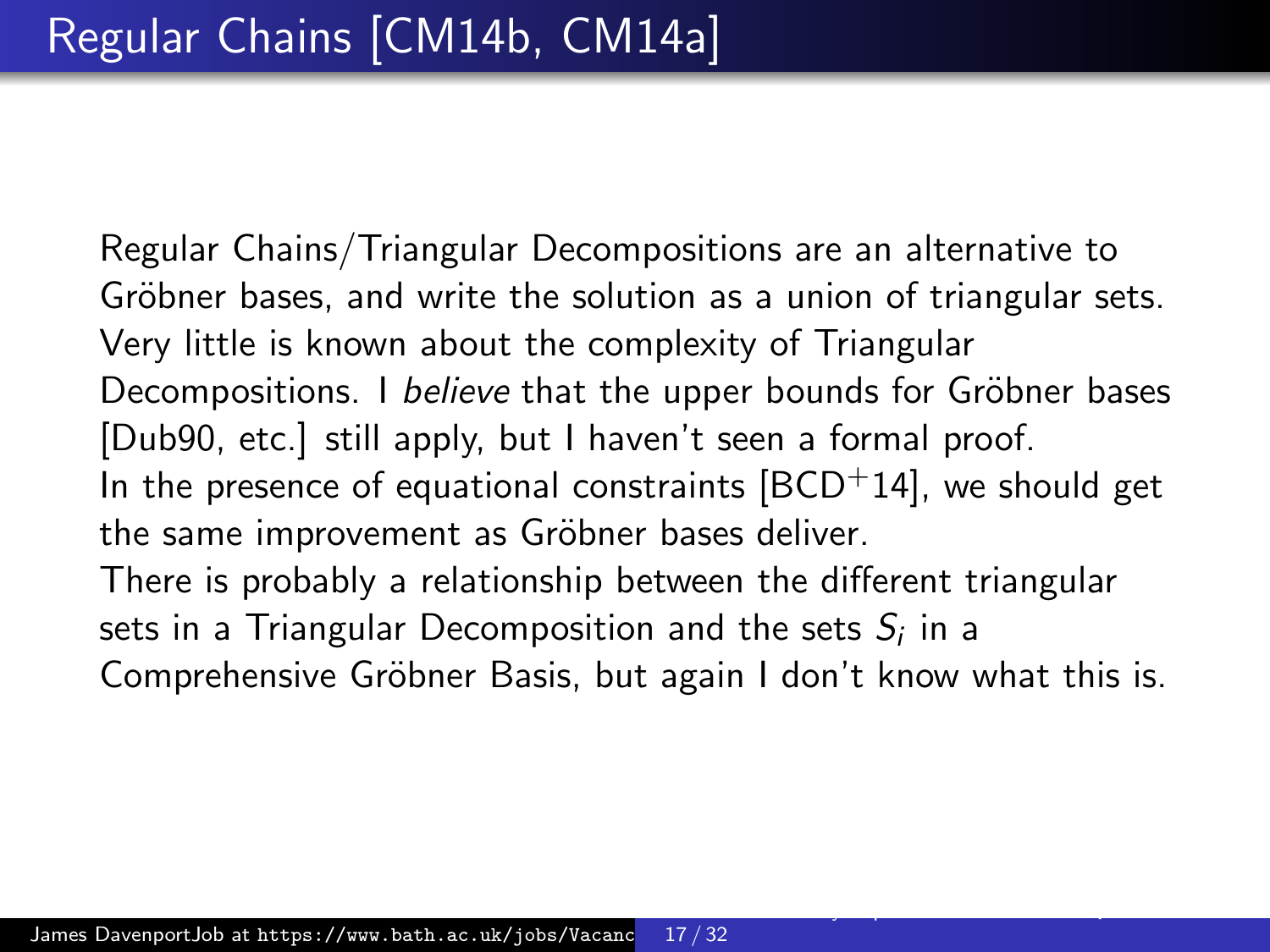# Black swans [\[AL17\]](#page-20-2)

"Average-case complexity without the black swans": i.e. without an exponentially-rare family that is worse than exponentially bad.

#### **Definition**

For  $k \in \mathbb{N}$  let  $(M_k, \mu_k)$  be a probability space and let  $T_k : M_k \to \mathbb{R}$ be a  $\mu_k$ -measurable function. We say that the family  $\{T_k\}$  has a weak expectation of  $O(f(k))$  if there exists a family of sets of exceptional inputs, $E_k\subseteq M_k$ , such that  $\mu_k(E_k)=e^{-\Omega(k)}$  and the conditional expectation  $E[T_k(x)|x \notin E_k]$  is bounded by  $O(f(k))$ .

- Condition numbers inversely proportional to a distance to a homogeneous algebraic set of ill-posed inputs;
- Renegar's condition number for conic optimization;
- The running time of power iteration for computing a leading eigenvector of a Hermitian matrix.
- ? Any such result in our area?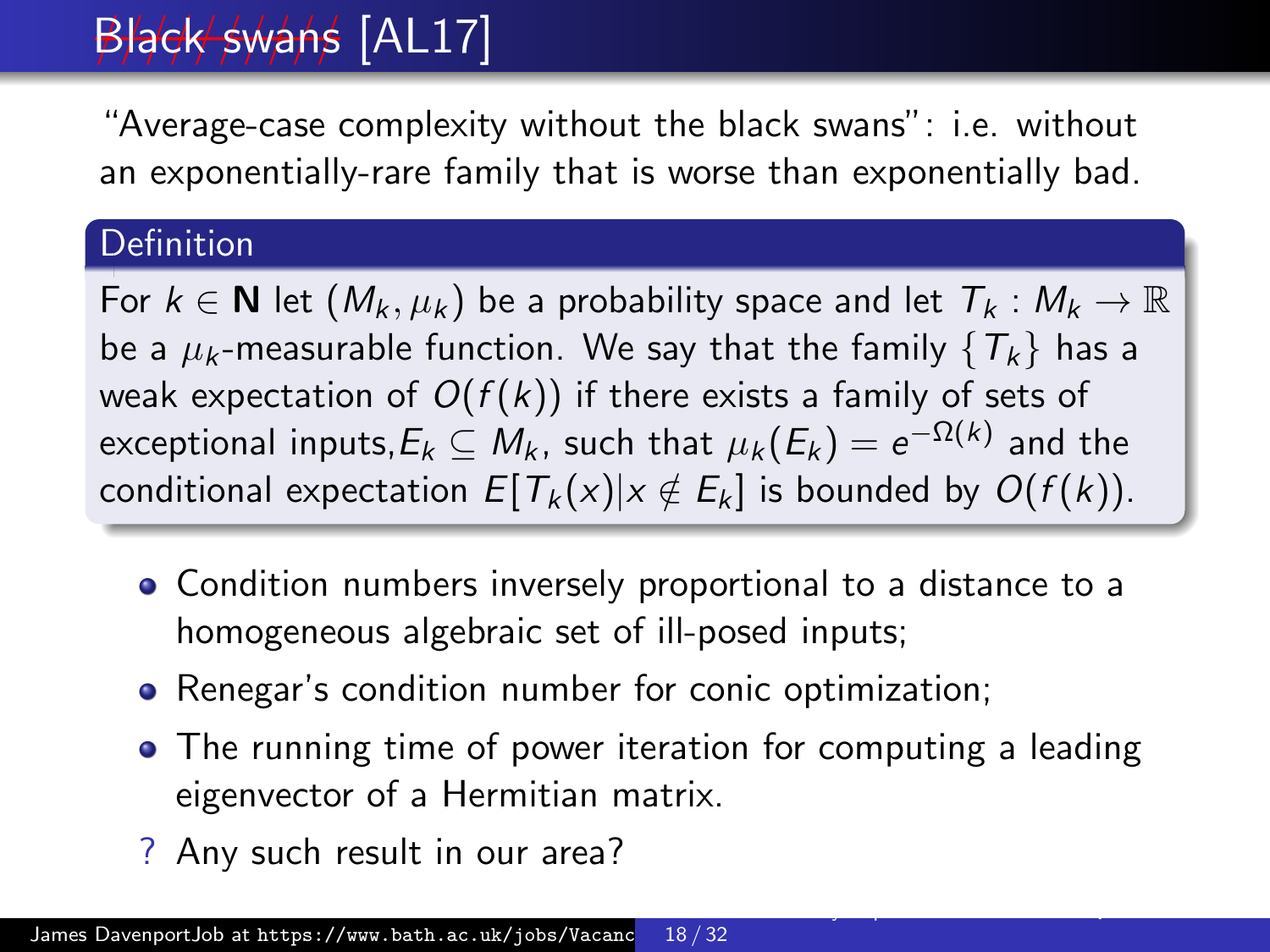Idea em em em edificios en em edificios en el emperador en el emperador en el em edificio en el em edificio e Collins  $n + O(1)$   $(\log_2 3)n + O(1)$ <br>McCallum (but nullification)  $n + O(1)$   $n + O(1)$ McCallum (but nullification)  $n + O(1)$ Lazard [\[MPP19\]](#page-28-1)  $n + O(1)$   $n + O(1)$ Equational Constraints (?)  $n - q + O(1)$  (?)  $n - q + O(1)$ Virtual Term Substitution  $(?) \ O(a)$  challenges Comprehensive Gröbner Bases (??)  $O(a)$  (??)  $O(a)-n+O(1)$ Regular Chains (??)  $n - q + O(1)$  (??)  $n - q + O(1)$ But Virtual Term Substitution (where applicable), Comprehensive Gröbner Bases and Regular Chains all seem to be very fast in practice.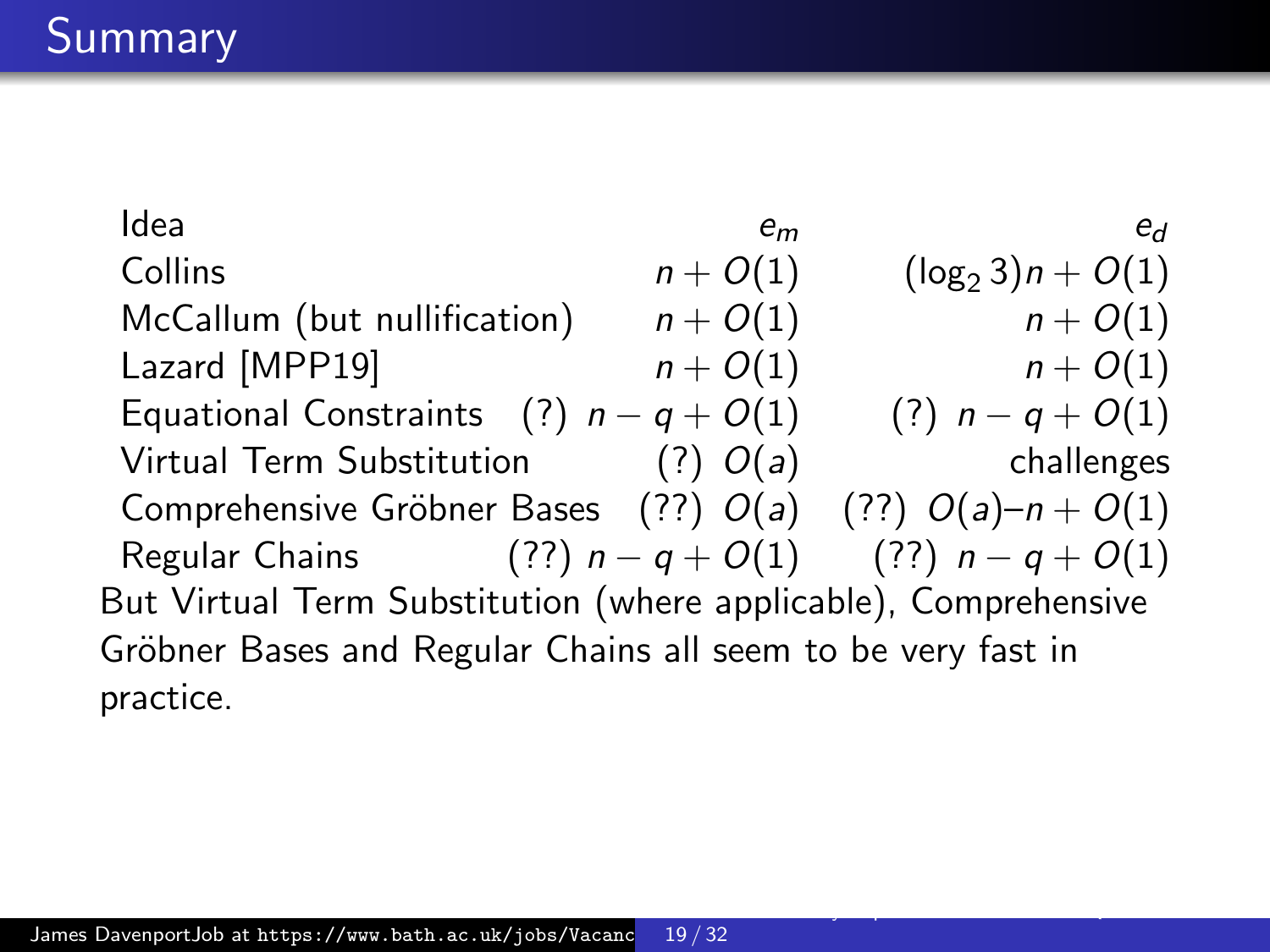## Conclusions/Questions

- <sup>1</sup> We need to understand the complexity of Virtual Term Substitution.
- <sup>2</sup> What about unbounded degree: [\[LPJ14\]](#page-27-1)? It is restricted to univariates — is this inherent?
- <sup>3</sup> We need to understand the complexity of Comprehensive Gröbner Bases.
- <sup>4</sup> We need to understand the complexity of Regular Chains.
- <sup>5</sup> We need to understand the inter-relationships between these methods.
- <sup>6</sup> Are there any "weak average case complexity" results? The examples of [\[BD07,](#page-20-0) [DH88\]](#page-23-1) seem very special.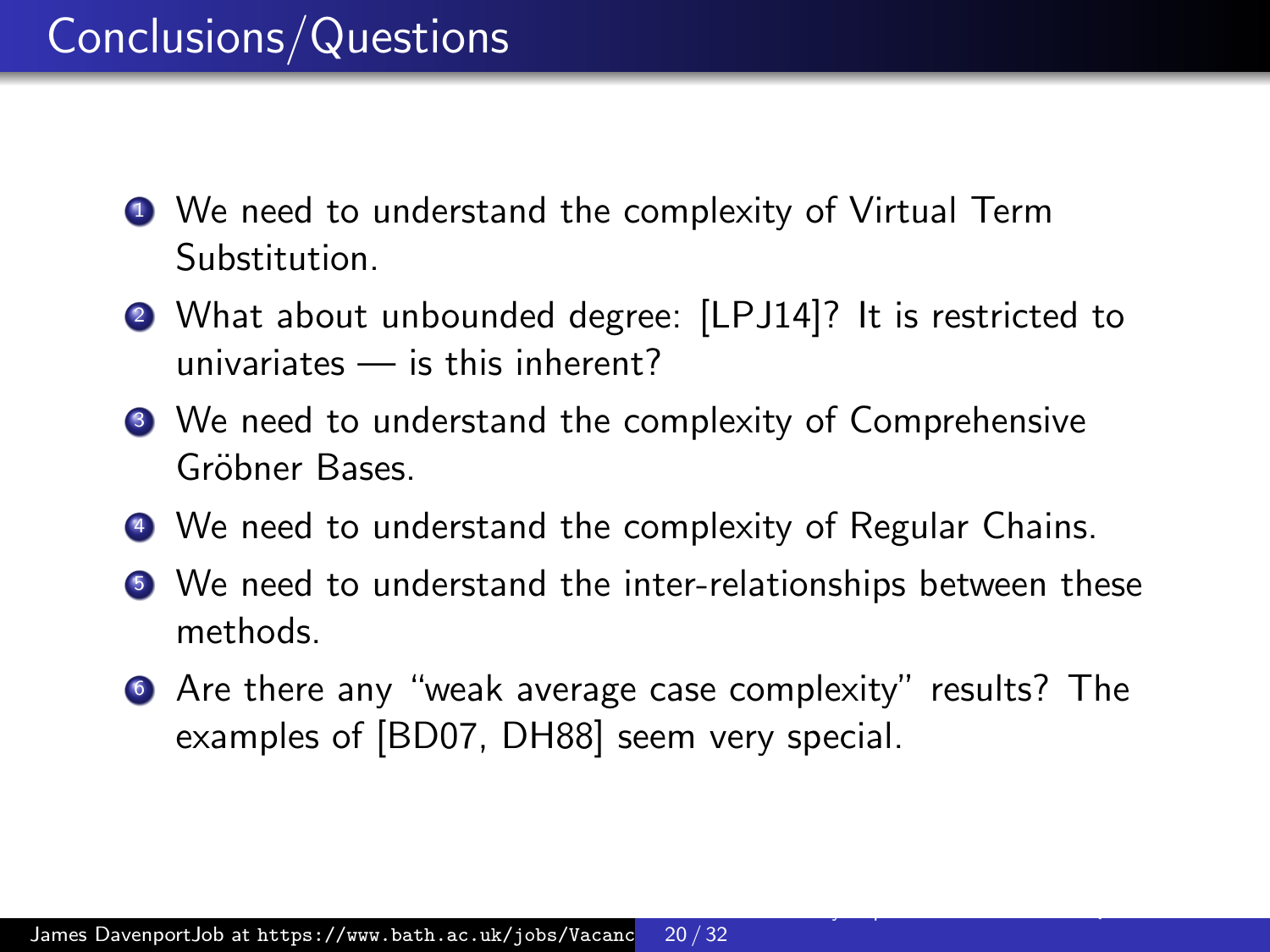<span id="page-20-2"></span>譶 D. Amelunxen and M. Lotz. Average-case complexity without the black swans. J. Complexity, 41:82–101, 2017.

<span id="page-20-1"></span>**R.J. Bradford, C. Chen, J.H. Davenport, M. England,** M. Moreno Maza, and D.J. Wilson. Truth Table Invariant Cylindrical Algebraic Decomposition by Regular Chains.

In Proceedings CASC 2014, pages 44–58, 2014.

<span id="page-20-0"></span>**■ C.W. Brown and J.H. Davenport.** The Complexity of Quantifier Elimination and Cylindrical Algebraic Decomposition. In C.W. Brown, editor, Proceedings ISSAC 2007, pages 54–60, 2007.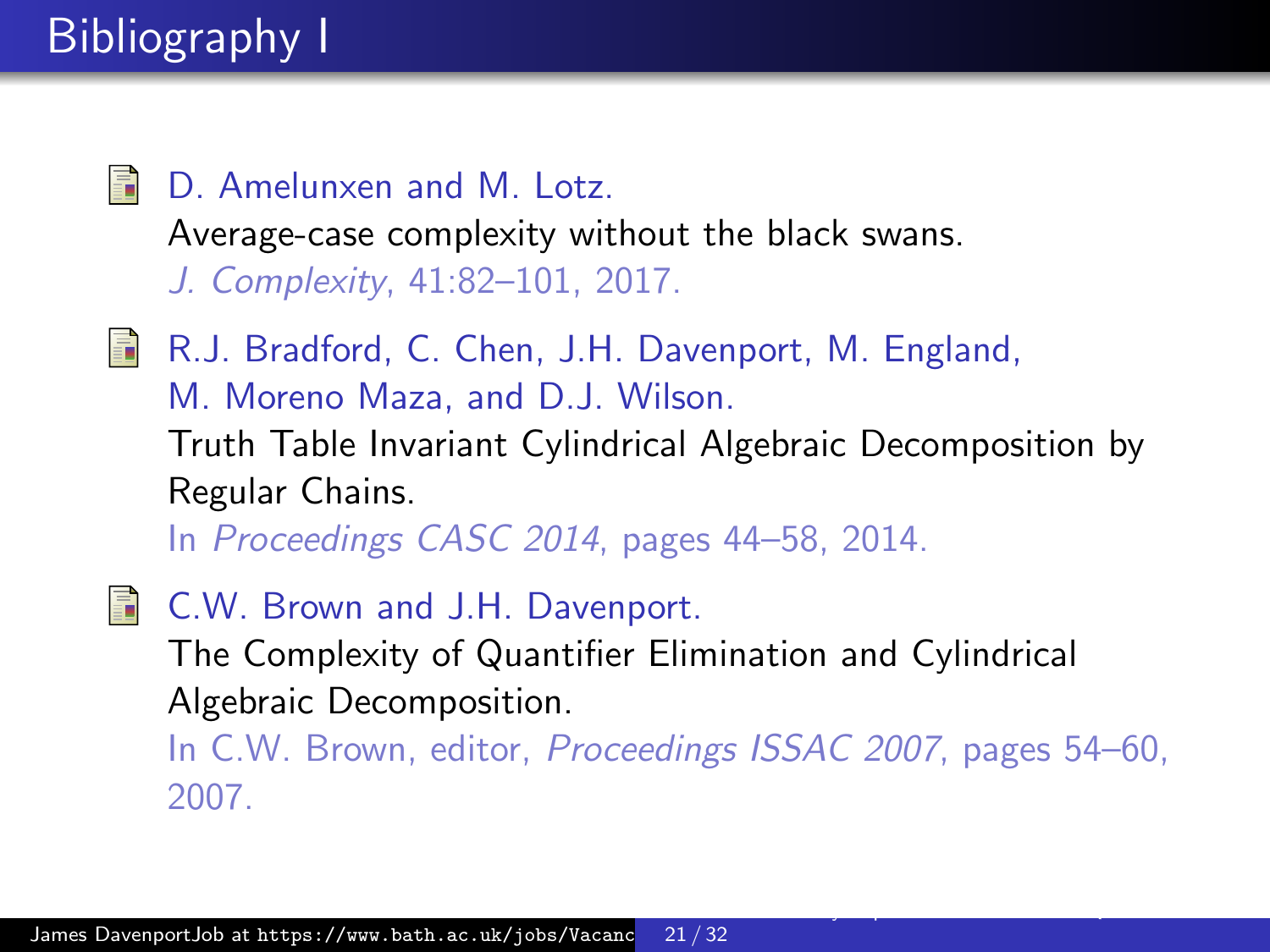# Bibliography II

#### <span id="page-21-2"></span>螶 L. Busé and B. Mourrain.

Explicit factors of some iterated resultants and discriminants. Math. Comp., 78:345–386, 2009.

## <span id="page-21-0"></span>B. Buchberger.

A Criterion for Detecting Unnecessary Reductions in the Construction of Groebner Bases.

In Proceedings EUROSAM 79, pages 3–21, 1979.

<span id="page-21-1"></span>

#### Changbo Chen.

Chordality Preserving Incremental Triangular Decomposition and Its Implementation.

In A.M. Bigatti, J. Carette, J.H. Davenport, M. Joswig, and T. de Wolff, editors, Mathematical Software — ICMS 2020, volume 12097 of Springer Lecture Notes in Computer Science, pages 27–38. Springer, 2020.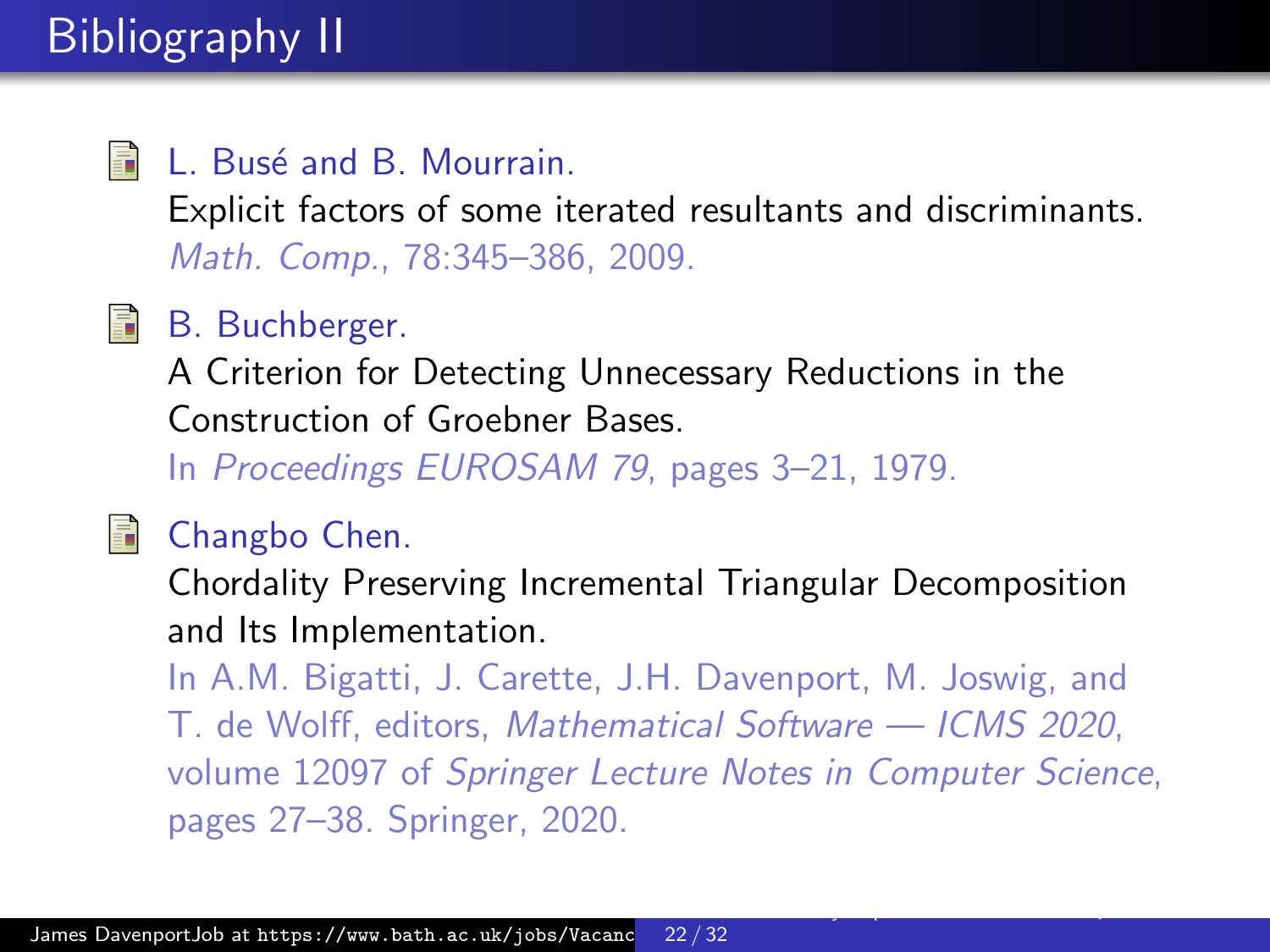# Bibliography III

URL: [https://www.researchgate.net/publication/](https://www.researchgate.net/publication/342758264_Chordality_Preserving_Incremental_Triangular_Decomposition_and_Its_Implementation) [342758264\\_Chordality\\_Preserving\\_Incremental\\_](https://www.researchgate.net/publication/342758264_Chordality_Preserving_Incremental_Triangular_Decomposition_and_Its_Implementation) [Triangular\\_Decomposition\\_and\\_Its\\_Implementation](https://www.researchgate.net/publication/342758264_Chordality_Preserving_Incremental_Triangular_Decomposition_and_Its_Implementation), [doi:10.1007/978-3-030-52200-1\\_3](https://doi.org/10.1007/978-3-030-52200-1_3).

<span id="page-22-1"></span>**E** C. Chen and M. Moreno Maza.

Cylindrical Algebraic Decomposition in the RegularChains Library.

In Proceedings Mathematical Software — ICMS 2014, pages 425–433, 2014.

<span id="page-22-0"></span>

**C.** Chen and M. Moreno Maza.

Quantifier Elimination by Cylindrical Algebraic Decomposition Based on Regular Chains.

[Varieties of Doubly-Exponential behaviour in Quantifier Elimination and Cylindrical Algebraic Decomposition](#page-0-0)

In K. Nabeshima, editor, Proceedings ISSAC 2014, pages 91–98, 2014.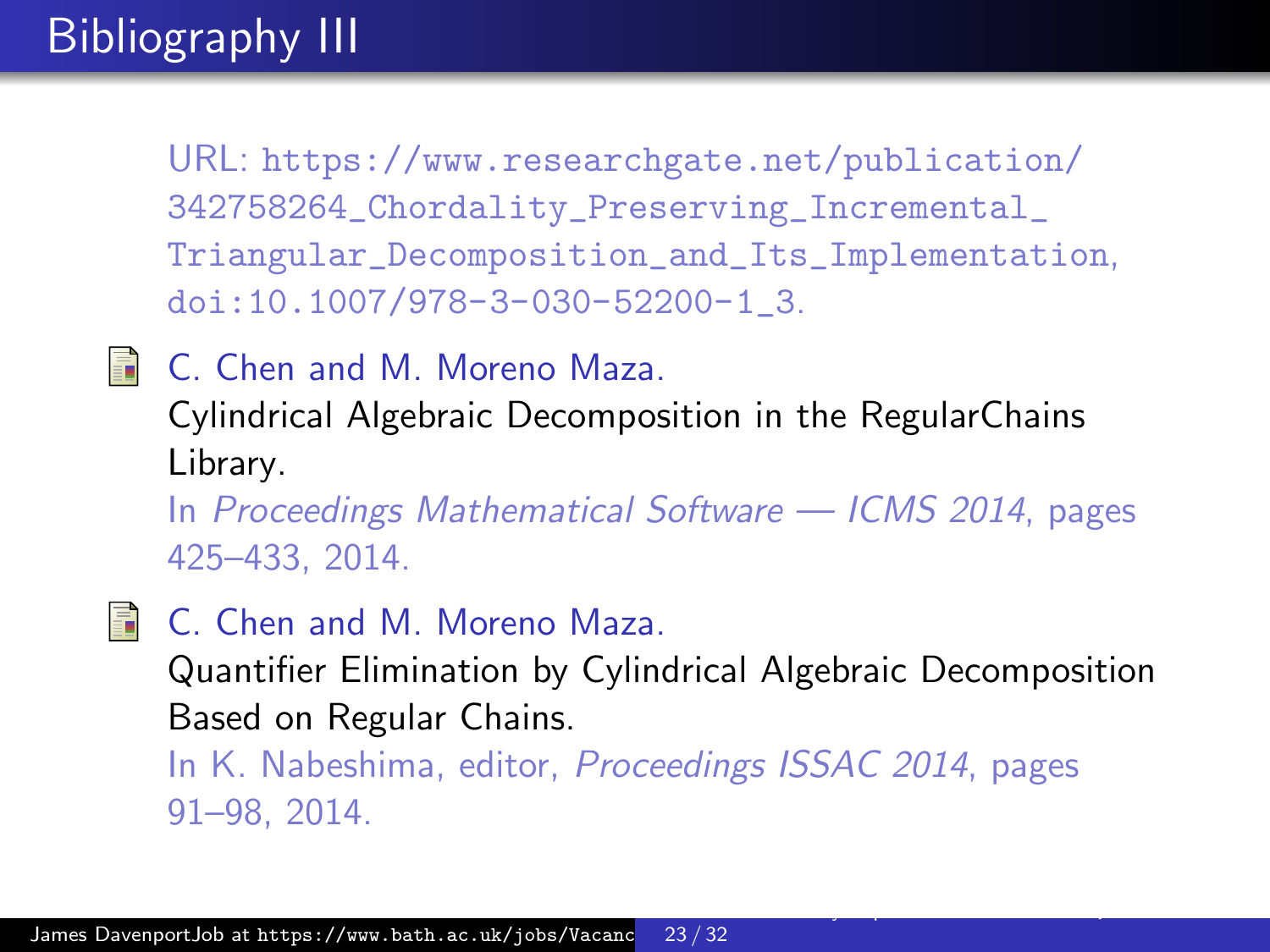# Bibliography IV

<span id="page-23-0"></span>

## G.E. Collins.

Quantifier Elimination for Real Closed Fields by Cylindrical Algebraic Decomposition.

In Proceedings 2nd. GI Conference Automata Theory & Formal Languages, pages 134–183, 1975.

<span id="page-23-2"></span>晶 D. Cifuentes and P. Parrilo.

> Exploiting chordal structure in polynomial ideals: A Grobner bases approach.

SIAM Journal on Discrete Mathematics, 30:1534–1570, 2016.

- <span id="page-23-3"></span>**J.H. Davenport and M. England.** Need Polynomial Systems be Doubly-exponential? In Proceedings ICMS 2016, pages 157–164, 2016.
- <span id="page-23-1"></span>**J.H.** Davenport and J. Heintz. Real Quantifier Elimination is Doubly Exponential. J. Symbolic Comp., 5:29–35, 1988.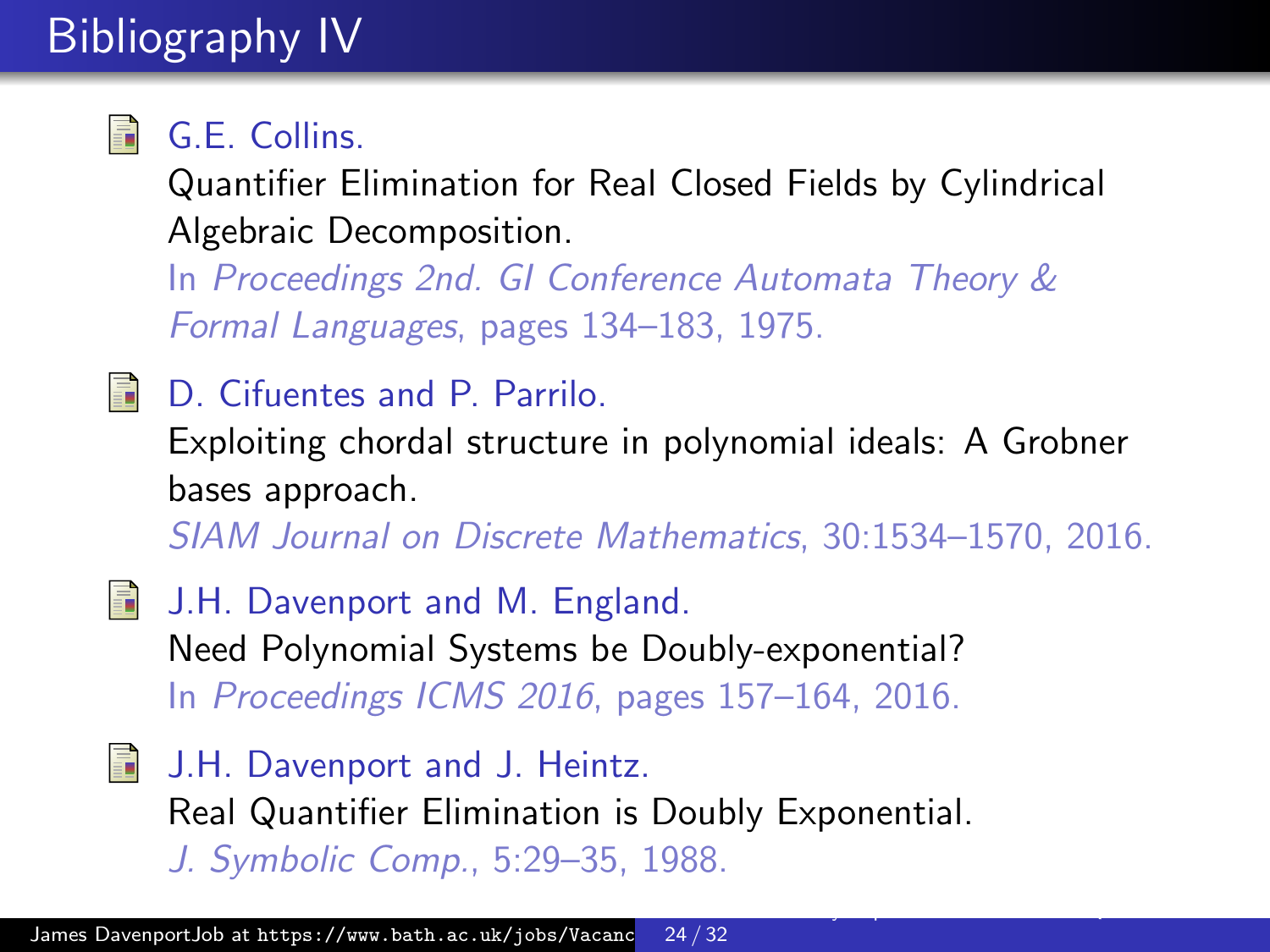## <span id="page-24-1"></span>**■ T.W. Dubé.**

The structure of polynomial ideals and Gröbner Bases. SIAM J. Comp., 19:750–753, 1990.

<span id="page-24-0"></span>量 M. England, R.J. Bradford, and J.H. Davenport. Cylindrical Algebraic Decomposition with Equational Constraints.

In J.H. Davenport, M. England, A. Griggio, T. Sturm, and C. Tinelli, editors, Symbolic Computation and Satisfiability Checking: special issue of Journal of Symbolic Computation, volume 100, pages 38–71. 2020.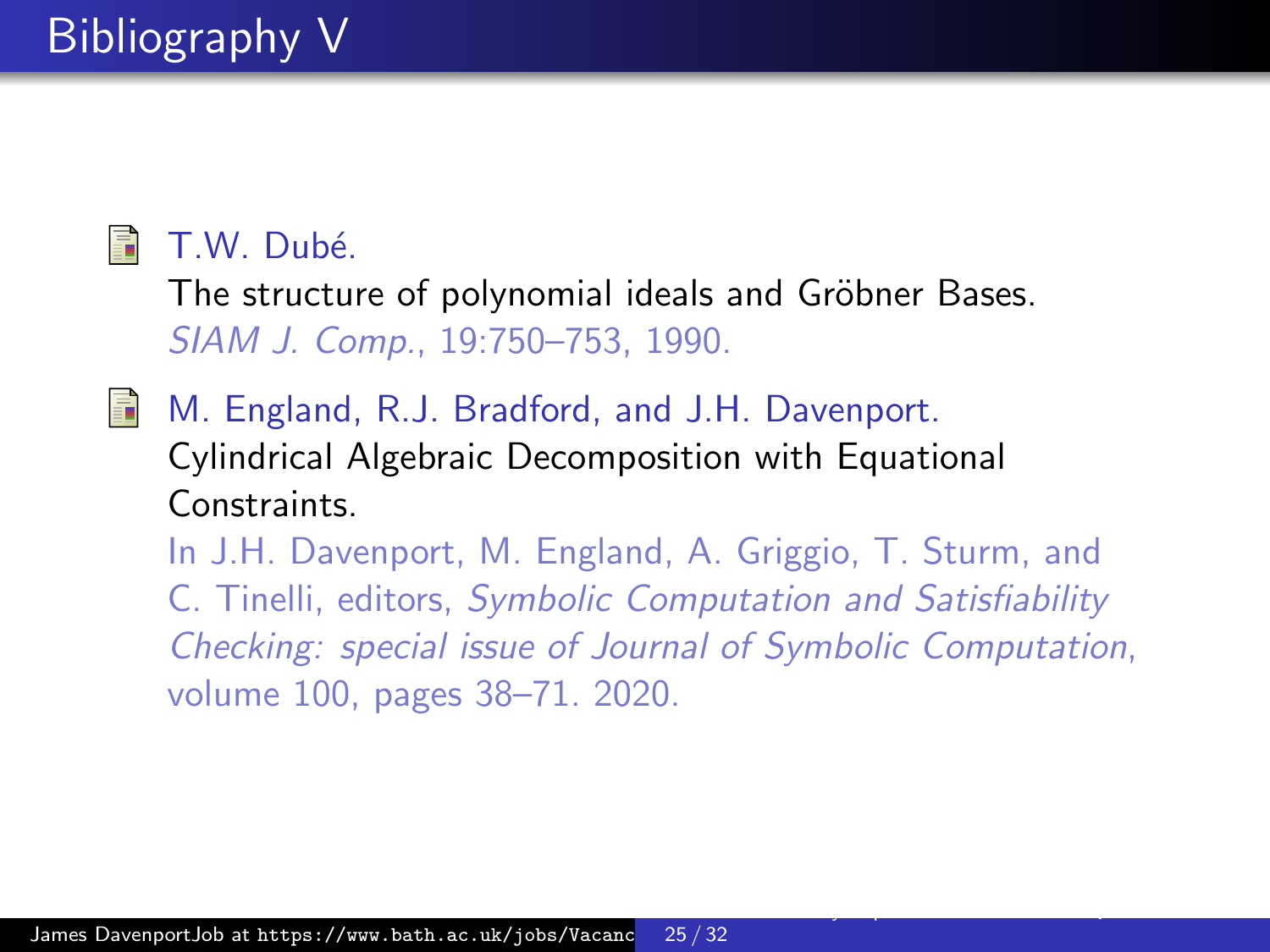# Bibliography VI

### <span id="page-25-0"></span>量

#### M. England and J.H. Davenport.

The Complexity of Cylindrical Algebraic Decomposition with Respect to Polynomial Degree.

In V.P. Gerdt, W. Koepf, W.M. Seiler, and E.V. Vorozhtsov, editors, Proceedings CASC 2016, Springer Lecture Notes in Computer Science 9890, pages 172–192. Springer, 2016. URL: <http://arxiv.org/abs/1605.02494>, [doi:10.1007/978-3-319-45641-6\\_12](https://doi.org/10.1007/978-3-319-45641-6_12).

<span id="page-25-1"></span>S. R. Fukasaku, H. Iwane, and Y. Sato. Real Quantifier Elimination by Computation of Comprehensive Gröbner Systems. In D. Robertz, editor, Proceedings ISSAC 2015, pages 173–180, 2015.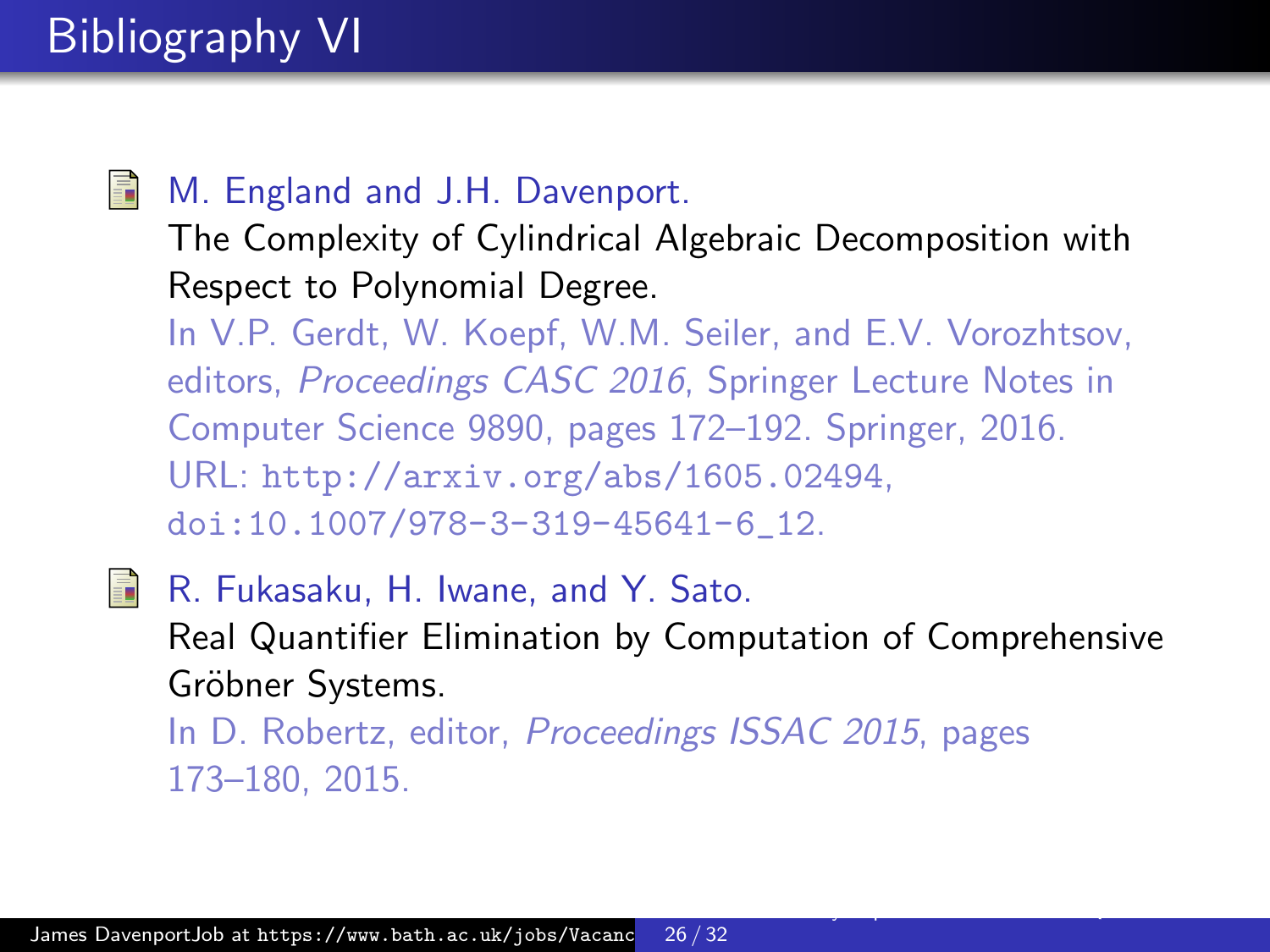# Bibliography VII

- <span id="page-26-1"></span>譶
- Z. Huang, M. England, D. Wilson, J.H. Davenport, and L.C. Paulson.

Using Machine Learning to Improve Cylindrical Algebraic Decomposition.

Mathematics in Computer Science, 11:461–488, 2019.

<span id="page-26-2"></span>暈 M. Košta.

> New concepts for real quantifier elimination by virtual substitution.

PhD thesis, Universität des Saarlandes, 2016.

<span id="page-26-0"></span>**i** D. Lazard.

An Improved Projection Operator for Cylindrical Algebraic Decomposition.

In C.L. Bajaj, editor, Proceedings Algebraic Geometry and its Applications: Collections of Papers from Shreeram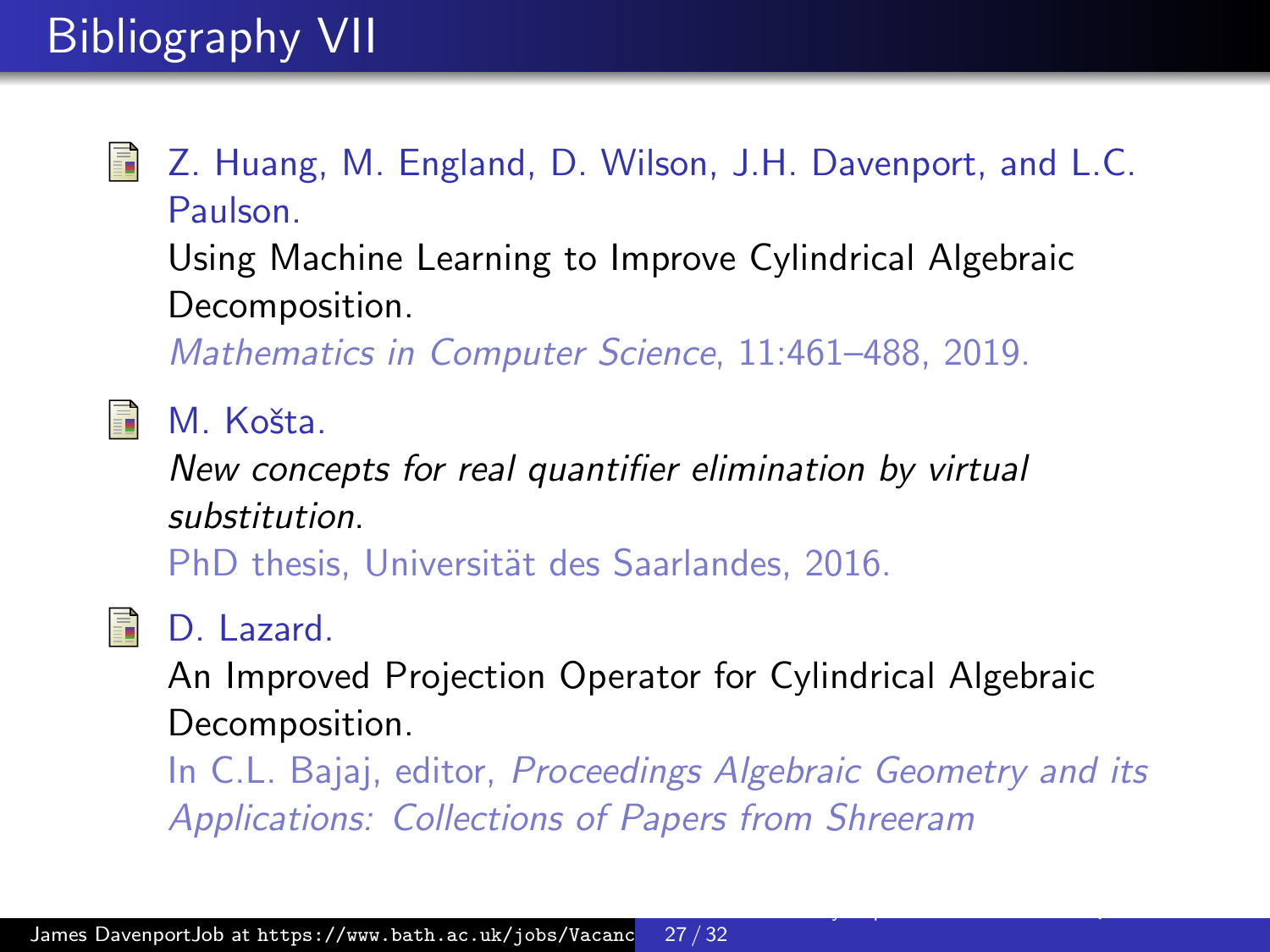S. Abhyankar's 60th Birthday Conference, pages 467–476, 1994.

<span id="page-27-1"></span>**K. Liiva, G.O. Passmore, and P.B. Jackson.** 

A note on real quantifier elimination by virtual term substitution of unbounded degree.

[https:](https://homepages.inf.ed.ac.uk/pbj/papers/pas14.pdf)

[//homepages.inf.ed.ac.uk/pbj/papers/pas14.pdf](https://homepages.inf.ed.ac.uk/pbj/papers/pas14.pdf), 2014.

<span id="page-27-0"></span>歸

H. Li, B. Xia, H. Zhang, and T. Zheng.

Choosing the Variable Ordering for Cylindrical Algebraic Decomposition via Exploiting Chordal Structure.

ISSAC '21: Proceedings of the 2021 International Symposium on Symbolic and Algebraic Computation, pages 281–288, 2021.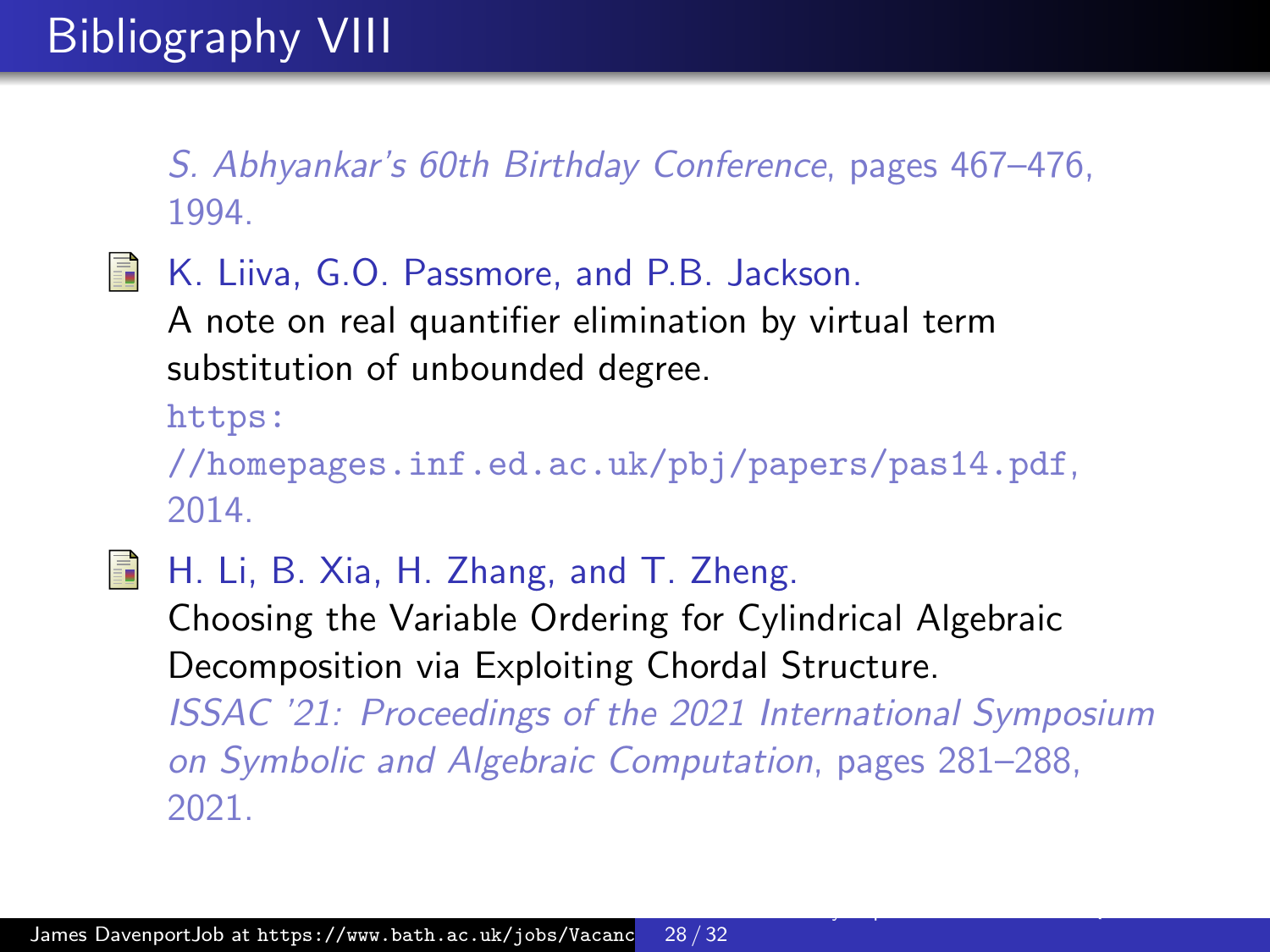<span id="page-28-0"></span>

## **A** S. McCallum.

An Improved Projection Operation for Cylindrical Algebraic Decomposition.

PhD thesis, University of Wisconsin-Madison Computer Science, 1984.

<span id="page-28-2"></span>S. McCallum.

On Projection in CAD-Based Quantifier Elimination with Equational Constraints.

In S. Dooley, editor, Proceedings ISSAC '99, pages 145–149, 1999.

[Varieties of Doubly-Exponential behaviour in Quantifier Elimination and Cylindrical Algebraic Decomposition](#page-0-0)

<span id="page-28-1"></span>S. McCallum, A. Parusiński, and L. Paunescu. Validity proof of Lazard's method for CAD construction. J. Symbolic Comp., 92:52–69, 2019.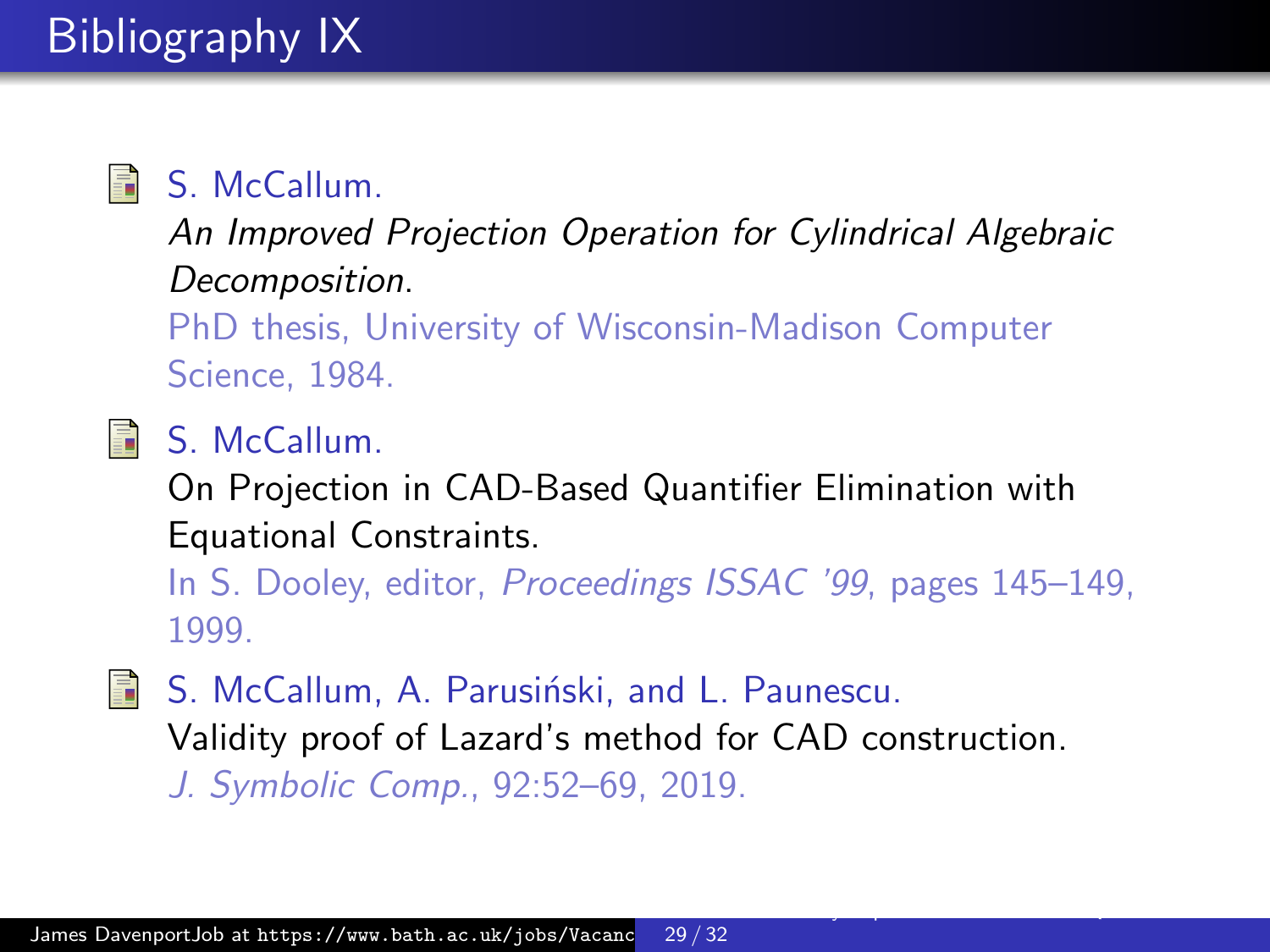## <span id="page-29-2"></span>**E.W. Mayr and S. Ritscher.**

Dimension-dependent bounds for Gröbner bases of polynomial ideals.

J. Symbolic Comp., 49:78–94, 2013.

## <span id="page-29-1"></span>**A.S. Nair.**

Curtains in Cylindrical Algebraic Decomposition. PhD thesis, University of Bath, 2021. URL: [https:](https://researchportal.bath.ac.uk/en/studentTheses/curtains-in-cylindrical-algebraic-decomposition) [//researchportal.bath.ac.uk/en/studentTheses/](https://researchportal.bath.ac.uk/en/studentTheses/curtains-in-cylindrical-algebraic-decomposition) [curtains-in-cylindrical-algebraic-decomposition](https://researchportal.bath.ac.uk/en/studentTheses/curtains-in-cylindrical-algebraic-decomposition).

[Varieties of Doubly-Exponential behaviour in Quantifier Elimination and Cylindrical Algebraic Decomposition](#page-0-0)

<span id="page-29-0"></span>

Donald J Rose, R Endre Tarjan, and George S Lueker. Algorithmic aspects of vertex elimination on graphs. SIAM Journal on computing, 5(2):266–283, 1976.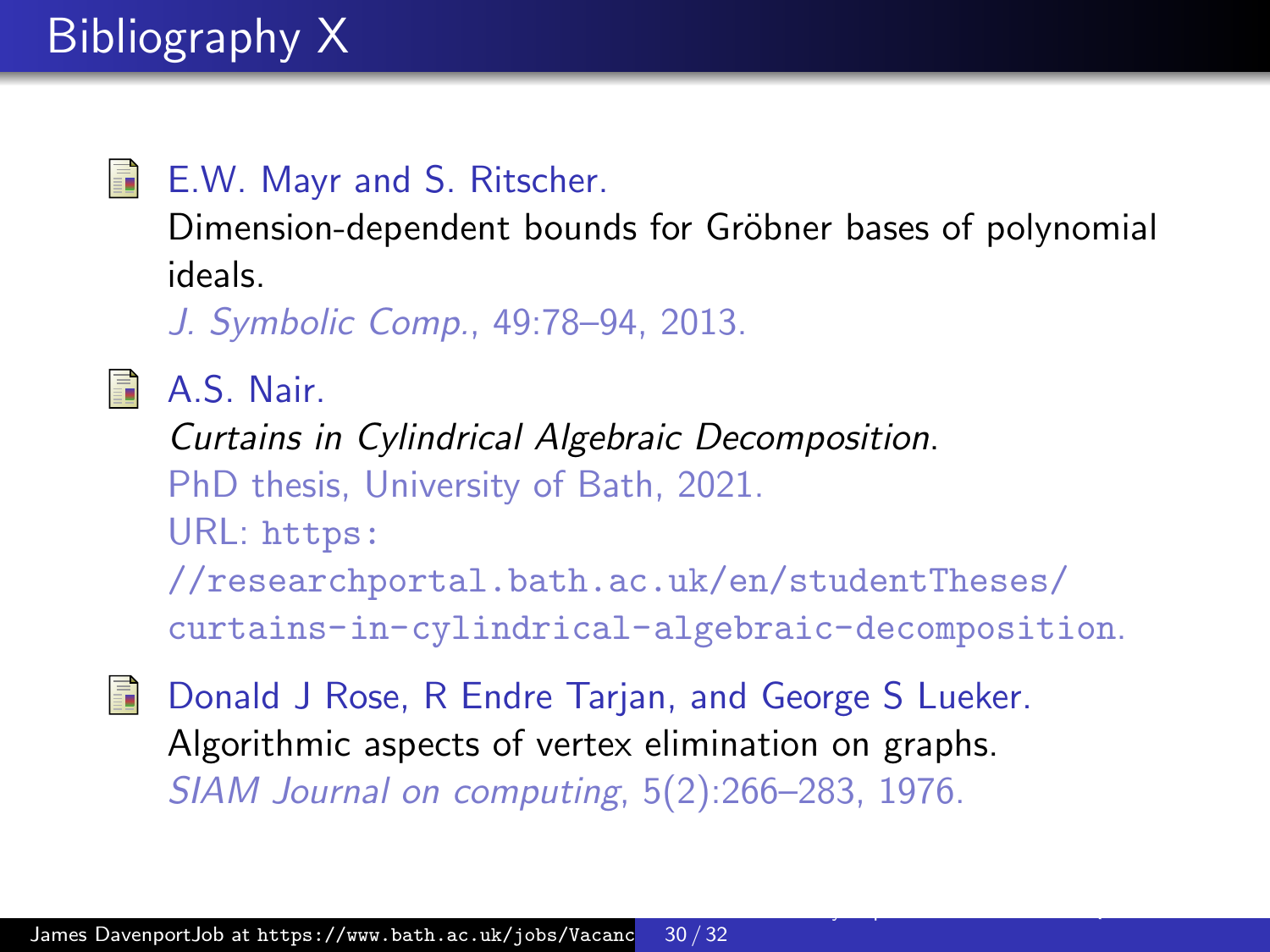# Bibliography XI

<span id="page-30-0"></span>

#### V. Weispfenning.

The Complexity of Linear Problems in Fields. J. Symbolic Comp., 5:3–27, 1988.

## <span id="page-30-1"></span>V. Weispfenning.

Quantifier elimination for real algebra — the cubic case. In Proceedings ISSAC 1994, pages 258–263, 1994.

## <span id="page-30-2"></span>V. Weispfenning.

Quantifier elimination for real algebra — the quadratic case and beyond.

AAECC, 8:85–101, 1997.

## <span id="page-30-3"></span>V. Weispfenning.

A New Approach to Quantifier Elimination for Real Algebra. Quantifier Elimination and Cylindrical Algebraic Decomposition, pages 376–392, 1998.